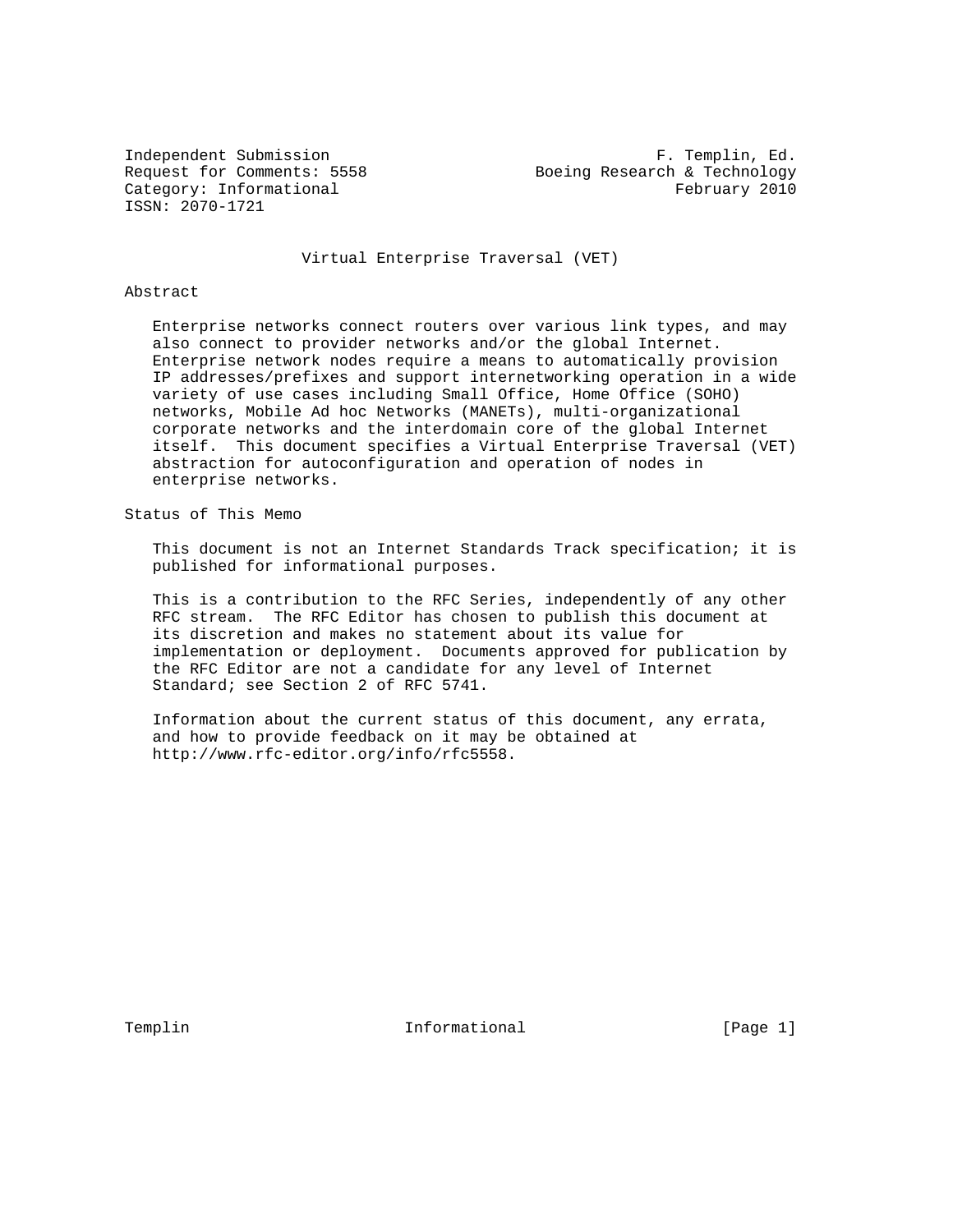IESG Note

 This RFC is not a candidate for any level of Internet Standard. The IETF disclaims any knowledge of the fitness of this RFC for any purpose and in particular notes that the decision to publish is not based on IETF review for such things as security, congestion control, or inappropriate interaction with deployed protocols. The RFC Editor has chosen to publish this document at its discretion. Readers of this RFC should exercise caution in evaluating its value for implementation and deployment. See RFC 3932 for more information.

 Note that the IETF AUTOCONF Working Group is working on a similar protocol solution that may become available in the future.

Copyright Notice

 Copyright (c) 2010 IETF Trust and the persons identified as the document authors. All rights reserved.

 This document is subject to BCP 78 and the IETF Trust's Legal Provisions Relating to IETF Documents (http://trustee.ietf.org/license-info) in effect on the date of publication of this document. Please review these documents carefully, as they describe your rights and restrictions with respect to this document.

Templin 1nformational 1.1 [Page 2]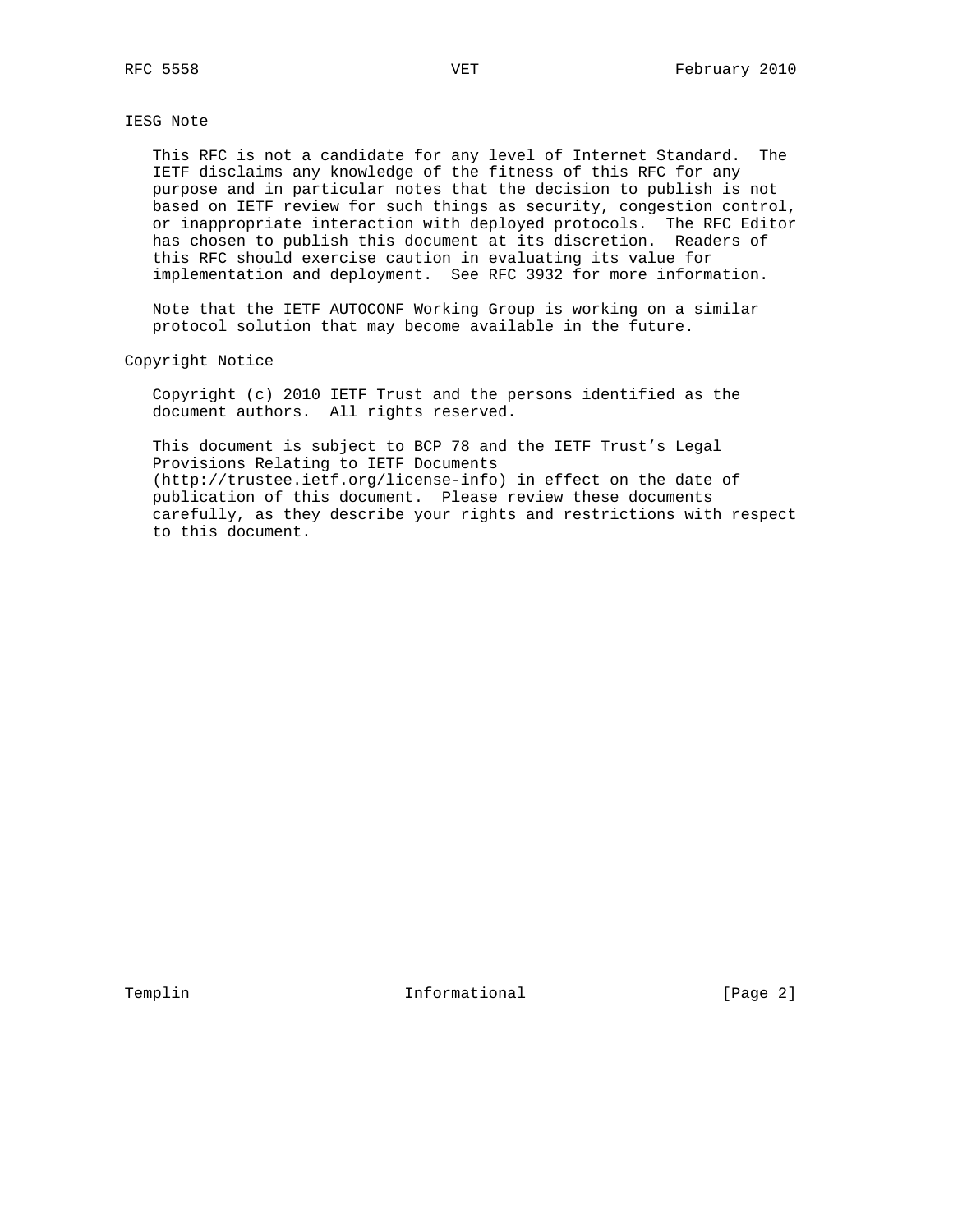Table of Contents

| 4.1. Enterprise Router (ER) Autoconfiguration 12                 |  |
|------------------------------------------------------------------|--|
| 4.2. Enterprise Border Router (EBR) Autoconfiguration 13         |  |
| 4.2.1. VET Interface Autoconfiguration 13                        |  |
| 4.2.1.1. Interface Initialization 14                             |  |
| 4.2.1.2. Enterprise Border Gateway                               |  |
| Discovery and Enterprise Identification  14                      |  |
| 4.2.1.3. EID Configuration 15                                    |  |
| 4.2.2. Provider-Aggregated (PA) EID Prefix                       |  |
|                                                                  |  |
| 4.2.3. Provider-Independent (PI) EID Prefix                      |  |
| 4.3. Enterprise Border Gateway (EBG) Autoconfiguration 17        |  |
|                                                                  |  |
|                                                                  |  |
| 5.1. Routing Protocol Participation 18                           |  |
|                                                                  |  |
|                                                                  |  |
| 5.4. IPv6 Router Discovery and Prefix Registration 18            |  |
| 5.4.1. IPv6 Router and Prefix Discovery 18                       |  |
| 5.4.2. IPv6 PA Prefix Registration 19                            |  |
| 5.4.3. IPv6 PI Prefix Registration 20                            |  |
| 5.4.4. IPv6 Next-Hop EBR Discovery 21                            |  |
| 5.5. IPv4 Router Discovery and Prefix Registration 23            |  |
|                                                                  |  |
|                                                                  |  |
|                                                                  |  |
|                                                                  |  |
| 5.10. Mobility and Multihoming Considerations 26                 |  |
|                                                                  |  |
|                                                                  |  |
|                                                                  |  |
|                                                                  |  |
|                                                                  |  |
|                                                                  |  |
|                                                                  |  |
|                                                                  |  |
|                                                                  |  |
|                                                                  |  |
|                                                                  |  |
| Appendix A. Duplicate Address Detection (DAD) Considerations  36 |  |
|                                                                  |  |

Templin Informational [Page 3]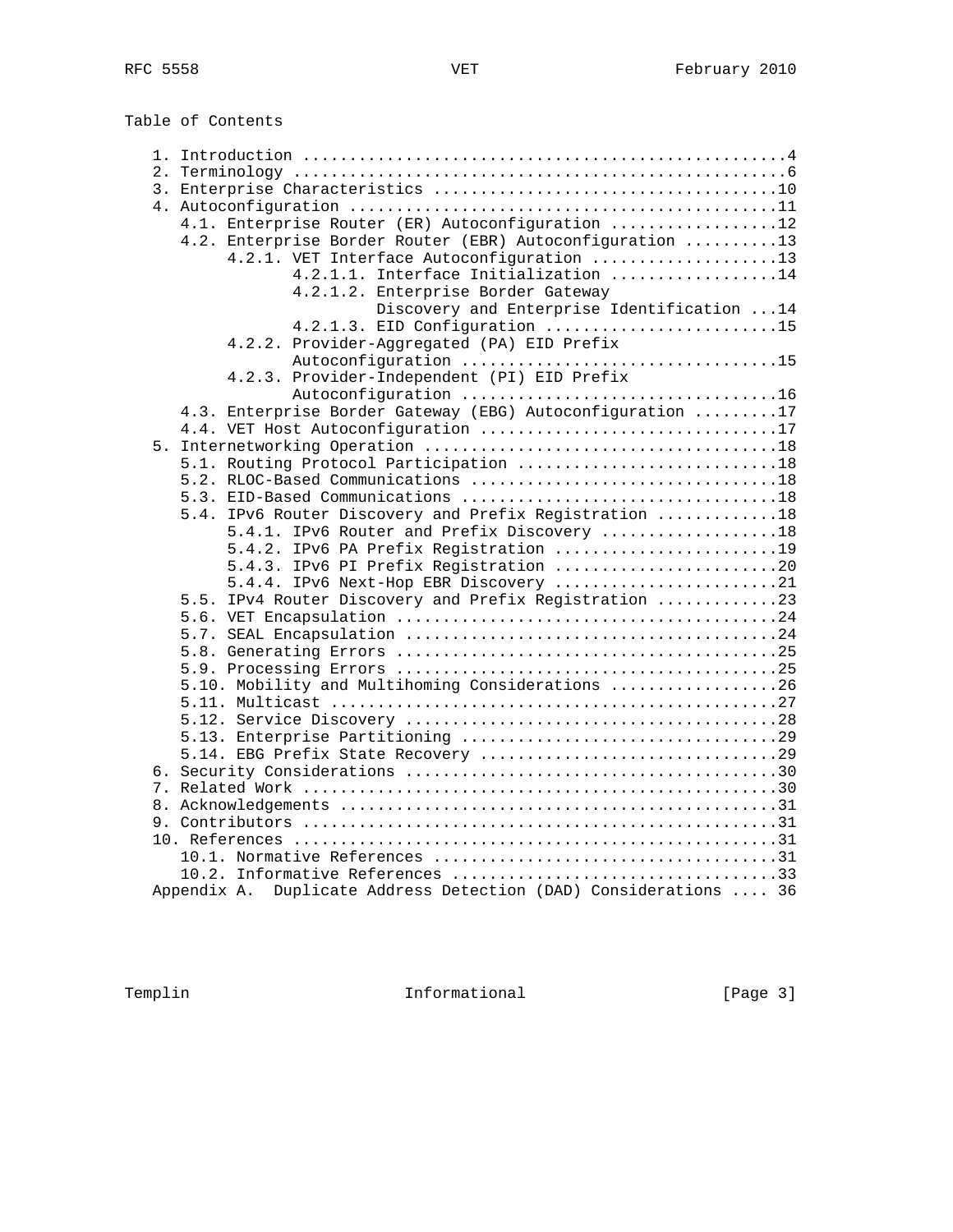# 1. Introduction

 Enterprise networks [RFC4852] connect routers over various link types (see [RFC4861], Section 2.2). The term "enterprise network" in this context extends to a wide variety of use cases and deployment scenarios. For example, an "enterprise" can be as small as a SOHO network, as complex as a multi-organizational corporation, or as large as the global Internet itself. Mobile Ad hoc Networks (MANETs) [RFC2501] can also be considered as a challenging example of an enterprise network, in that their topologies may change dynamically over time and that they may employ little/no active management by a centralized network administrative authority. These specialized characteristics for MANETs require careful consideration, but the same principles apply equally to other enterprise network scenarios.

 This document specifies a Virtual Enterprise Traversal (VET) abstraction for autoconfiguration and internetworking operation, where addresses of different scopes may be assigned on various types of interfaces with diverse properties. Both IPv4 [RFC0791] and IPv6 [RFC2460] are discussed within this context. The use of standard DHCP [RFC2131] [RFC3315] and neighbor discovery [RFC0826] [RFC1256] [RFC4861] mechanisms is assumed unless otherwise specified.

Templin 1nformational 1.1 [Page 4]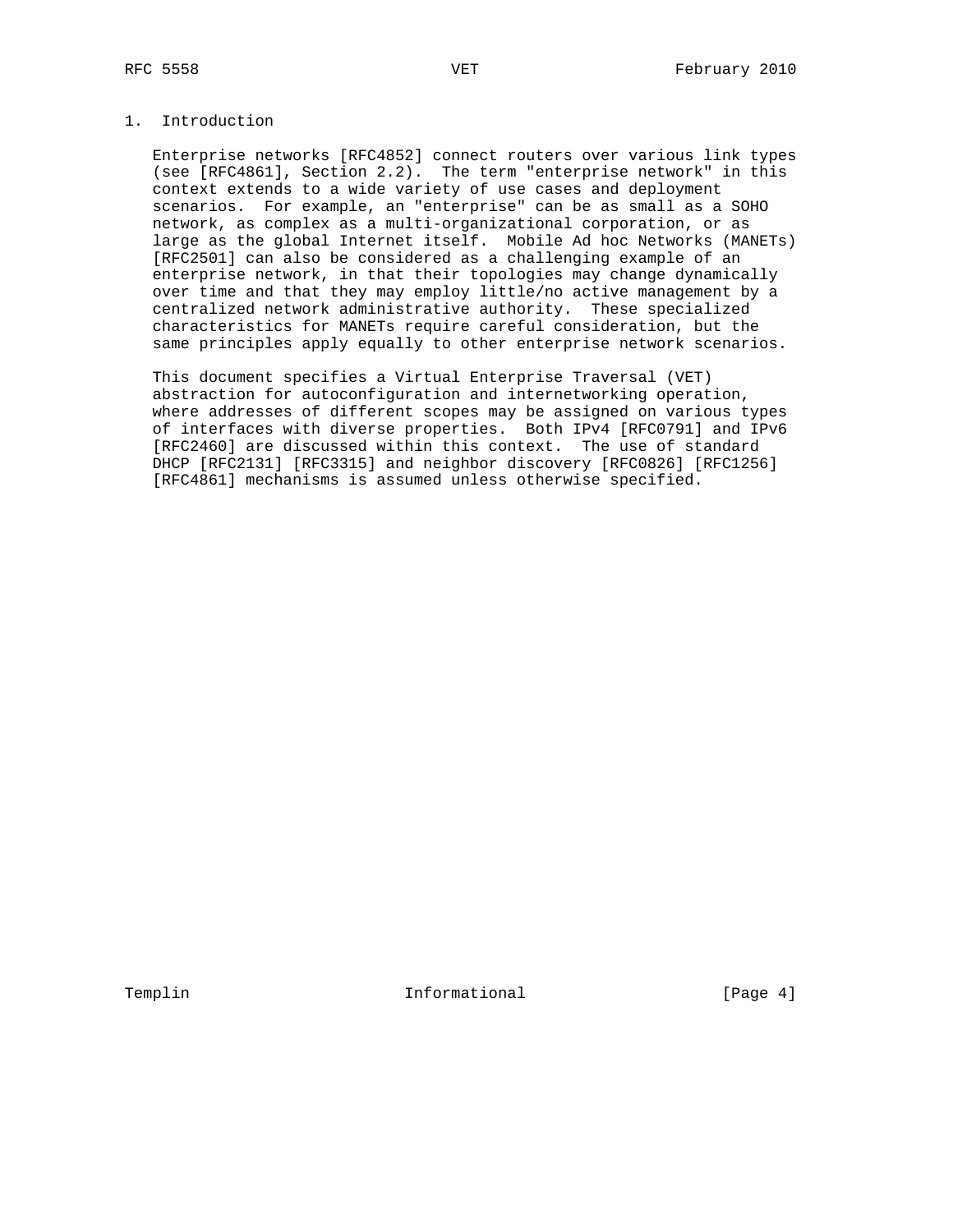

Figure 1: Enterprise Router (ER) Architecture

 Figure 1 above depicts the architectural model for an Enterprise Router (ER). As shown in the figure, an ER may have a variety of interface types including enterprise-edge, enterprise-interior, provider-edge, internal-virtual, as well as VET interfaces used for IP-in-IP encapsulation. The different types of interfaces are defined, and the autoconfiguration mechanisms used for each type are specified. This architecture applies equally for MANET routers, in which enterprise-interior interfaces correspond to the wireless multihop radio interfaces typically associated with MANETs. Out of scope for this document is the autoconfiguration of provider interfaces, which must be coordinated in a manner specific to the service provider's network.

 Enterprise networks must have a means for supporting both Provider- Independent (PI) and Provider-Aggregated (PA) IP prefixes. This is especially true for enterprise scenarios that involve mobility and multihoming. Also in scope are ingress filtering for multihomed sites, adaptation based on authenticated ICMP feedback from on-path routers, effective tunnel path MTU mitigations, and routing scaling suppression as required in many enterprise network scenarios.

Templin 10 Informational 1 and The Informational Templin 2016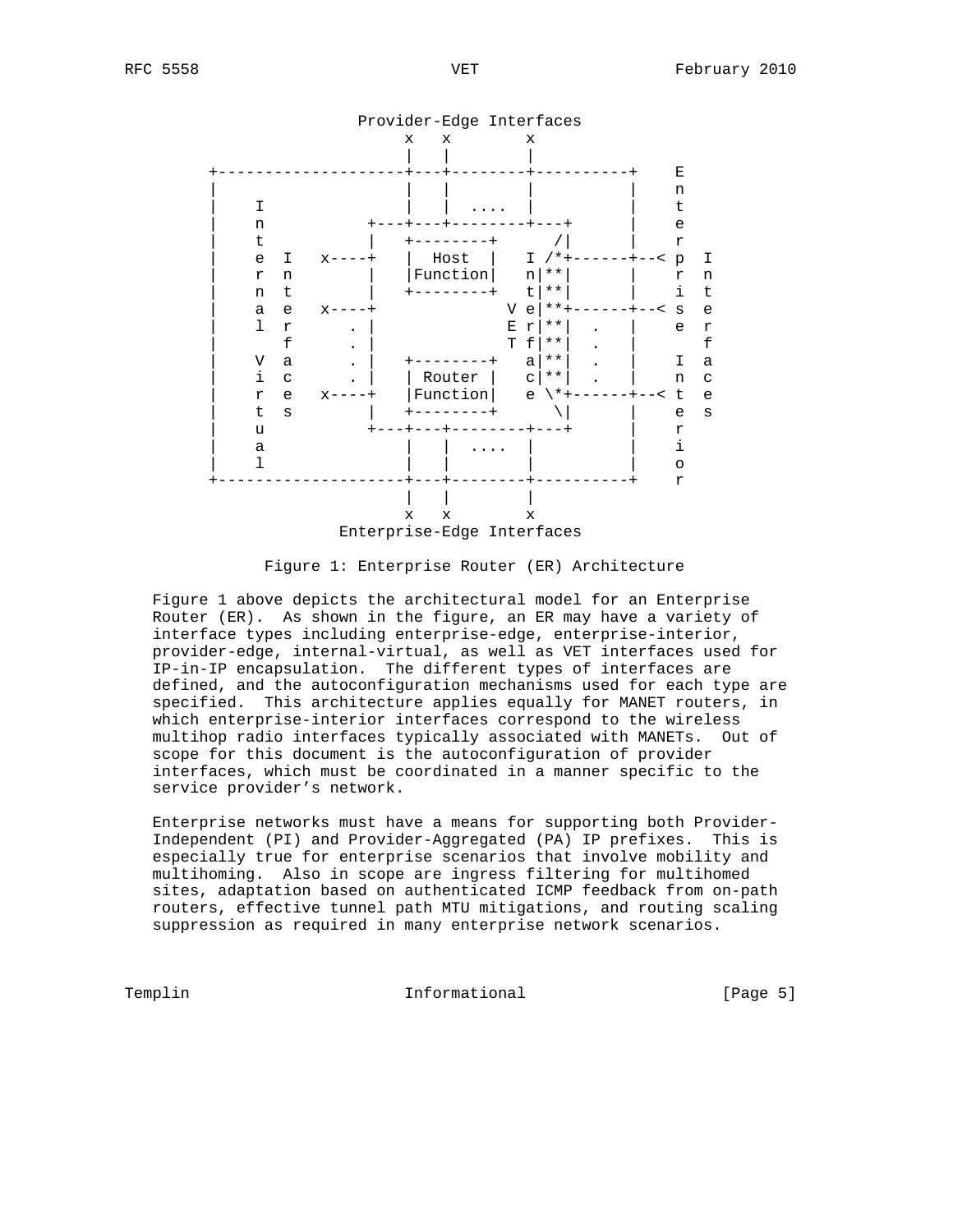Recognizing that one size does not fit all, the VET specification provides adaptable mechanisms that address these issues, and more, in a wide variety of enterprise network use cases.

 VET represents a functional superset of 6over4 [RFC2529] and Intra- Site Automatic Tunnel Addressing Protocol (ISATAP) [RFC5214], and it further supports additional encapsulations such as IPsec [RFC4301], Subnetwork Encapsulation and Adaptation Layer (SEAL) [RFC5320], etc. Together, these technologies serve as functional building blocks for a new Internetworking architecture known as Routing and Addressing in Networks with Global Enterprise Recursion [RFC5720][RANGERS].

 The VET principles can be either directly or indirectly traced to the deliberations of the ROAD group in January 1992, and also to still earlier works including NIMROD [RFC1753], the Catenet model for internetworking [CATENET] [IEN48] [RFC2775], etc. [RFC1955] captures the high-level architectural aspects of the ROAD group deliberations in a "New Scheme for Internet Routing and Addressing (ENCAPS) for IPNG".

 VET is related to the present-day activities of the IETF AUTOCONF, DHC, IPv6, MANET, and v6OPS working groups, as well as the IRTF RRG working group.

2. Terminology

 The mechanisms within this document build upon the fundamental principles of IP-in-IP encapsulation. The terms "inner" and "outer" are used to, respectively, refer to the innermost IP {address, protocol, header, packet, etc.} \*before\* encapsulation, and the outermost IP {address, protocol, header, packet, etc.} \*after\* encapsulation. VET also allows for inclusion of "mid-layer" encapsulations between the inner and outer layers, including IPsec [RFC4301], the Subnetwork Encapsulation and Adaptation Layer (SEAL) [RFC5320], etc.

 The terminology in the normative references apply; the following terms are defined within the scope of this document:

subnetwork

the same as defined in [RFC3819].

#### enterprise

 the same as defined in [RFC4852]. An enterprise is also understood to refer to a cooperative networked collective with a commonality of business, social, political, etc. interests.

Templin 1nformational 1.1 [Page 6]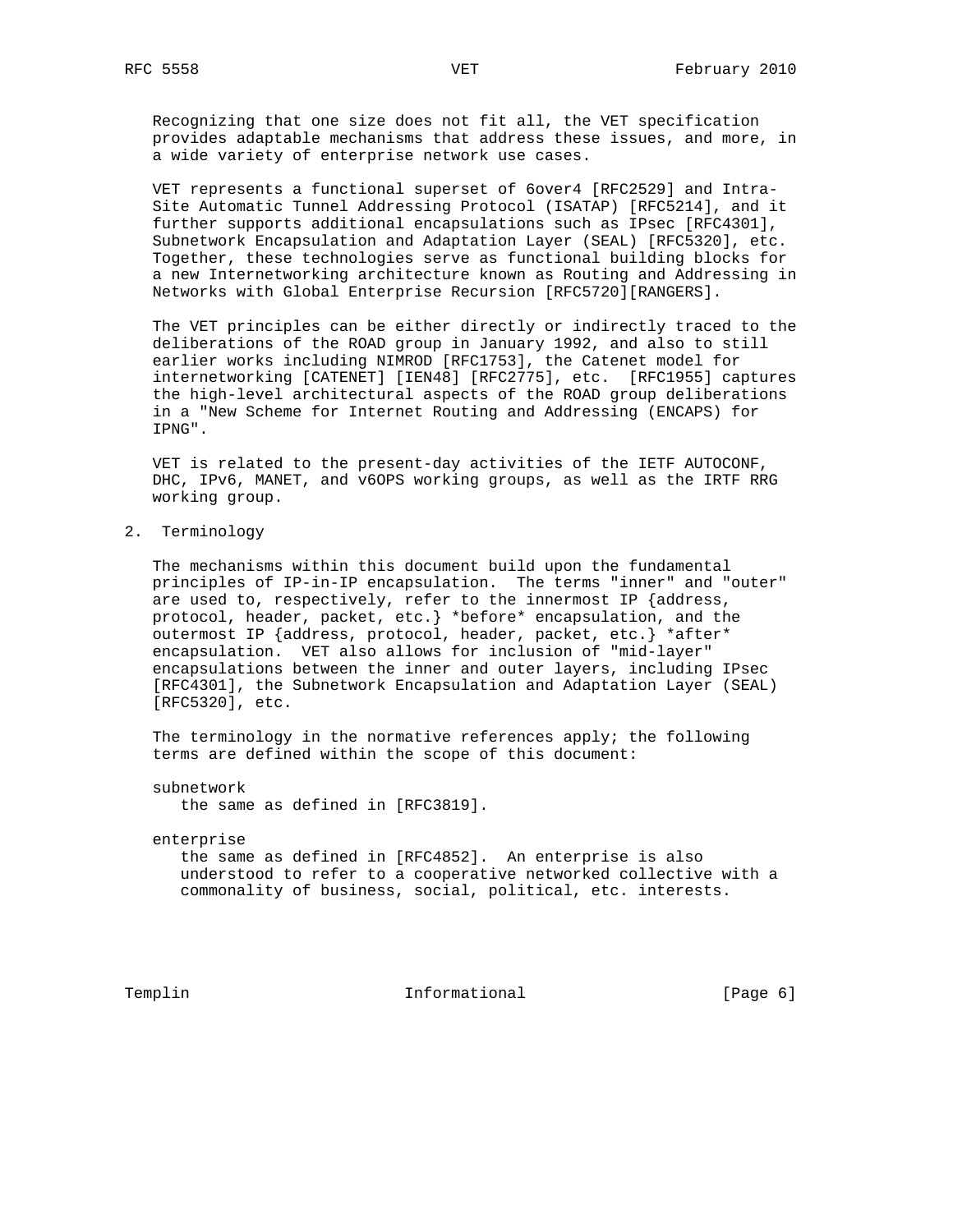Minimally, the only commonality of interest in some enterprise network scenarios may be the cooperative provisioning of connectivity itself.

# site

 a logical and/or physical grouping of interfaces that connect a topological area less than or equal to an enterprise in scope. A site within an enterprise can, in some sense, be considered as an enterprise unto itself.

Mobile Ad hoc Network (MANET)

 a connected topology of mobile or fixed routers that maintain a routing structure among themselves over dynamic links, where a wide variety of MANETs share common properties with enterprise networks. The characteristics of MANETs are defined in [RFC2501], Section 3.

enterprise/site/MANET

 throughout the remainder of this document, the term "enterprise" is used to collectively refer to any of enterprise/site/MANET, i.e., the VET mechanisms and operational principles can be applied to enterprises, sites, and MANETs of any size or shape.

Enterprise Router (ER)

 As depicted in Figure 1, an Enterprise Router (ER) is a fixed or mobile router that comprises a router function, a host function, one or more enterprise-interior interfaces, and zero or more internal virtual, enterprise-edge, provider-edge, and VET interfaces. At a minimum, an ER forwards outer IP packets over one or more sets of enterprise-interior interfaces, where each set connects to a distinct enterprise.

Enterprise Border Router (EBR)

 an ER that connects edge networks to the enterprise and/or connects multiple enterprises together. An EBR is a tunnel endpoint router, and it configures a separate VET interface over each set of enterprise-interior interfaces that connect the EBR to each distinct enterprise. In particular, an EBR may configure multiple VET interfaces -- one for each distinct enterprise. All EBRs are also ERs.

Enterprise Border Gateway (EBG)

 an EBR that connects VET interfaces configured over child enterprises to a provider network -- either directly via a provider-edge interface or indirectly via another VET interface configured over a parent enterprise. EBRs may act as EBGs on some VET interfaces and as ordinary EBRs on other VET interfaces. All EBGs are also EBRs.

Templin **Informational** Informational [Page 7]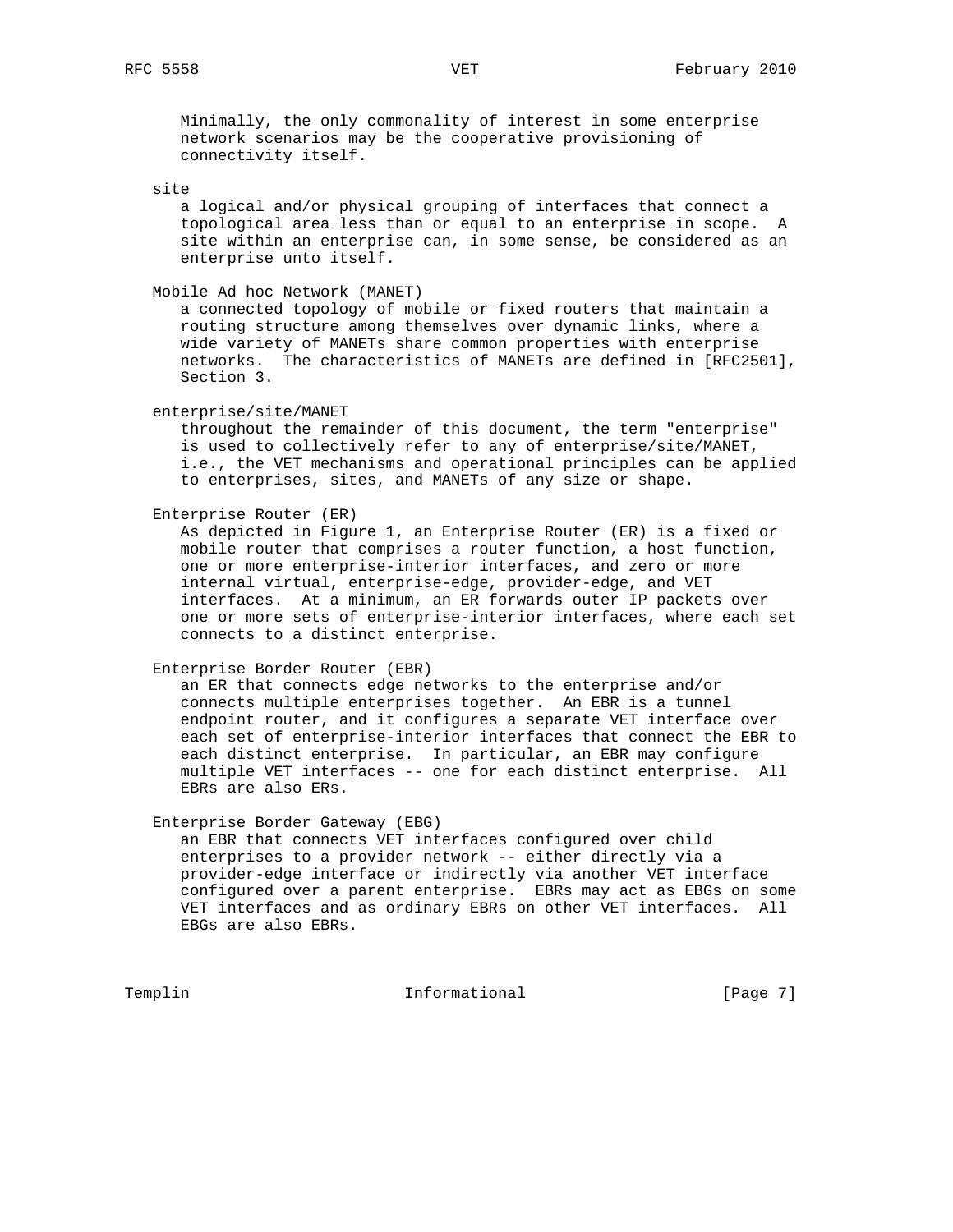#### enterprise-interior interface

 an ER's attachment to a link within an enterprise. Packets sent over enterprise-interior interfaces may be forwarded over multiple additional enterprise-interior interfaces within the enterprise before they are forwarded via an enterprise-edge interface, provider-edge interface, or a VET interface configured over a different enterprise. Enterprise-interior interfaces connect laterally within the IP network hierarchy.

# enterprise-edge interface

 an EBR's attachment to a link (e.g., an Ethernet, a wireless personal area network, etc.) on an arbitrarily complex edge network that the EBR connects to an enterprise and/or provider network. Enterprise-edge interfaces connect to lower levels within the IP network hierarchy.

provider-edge interface

 an EBR's attachment to the Internet or to a provider network outside of the enterprise via which the Internet can be reached. Provider-edge interfaces connect to higher levels within the IP network hierarchy.

internal-virtual interface

 an interface that is internal to an EBR and does not in itself directly attach to a tangible physical link, e.g., an Ethernet cable. Examples include a loopback interface, a virtual LAN interface, or some form of tunnel interface.

#### Virtual Enterprise Traversal (VET)

 an abstraction that uses IP-in-IP encapsulation to create an overlay that spans an enterprise in a single (inner) IP hop.

VET interface

 an EBR's tunnel virtual interface used for Virtual Enterprise Traversal. The EBR configures a VET interface over a set of underlying interfaces belonging to the same enterprise. When there are multiple distinct enterprises (each with their own distinct set of underlying interfaces), the EBR configures a separate VET interface over each set of underlying interfaces, i.e., the EBR configures multiple VET interfaces.

 The VET interface encapsulates each inner IP packet in any mid layer headers plus an outer IP header, then it forwards it on an underlying interface such that the Time to Live (TTL) / Hop Limit in the inner header is not decremented as the packet traverses the enterprise. The VET interface therefore presents an automatic tunneling abstraction that represents the enterprise as a single IP hop.

Templin **Informational** Informational [Page 8]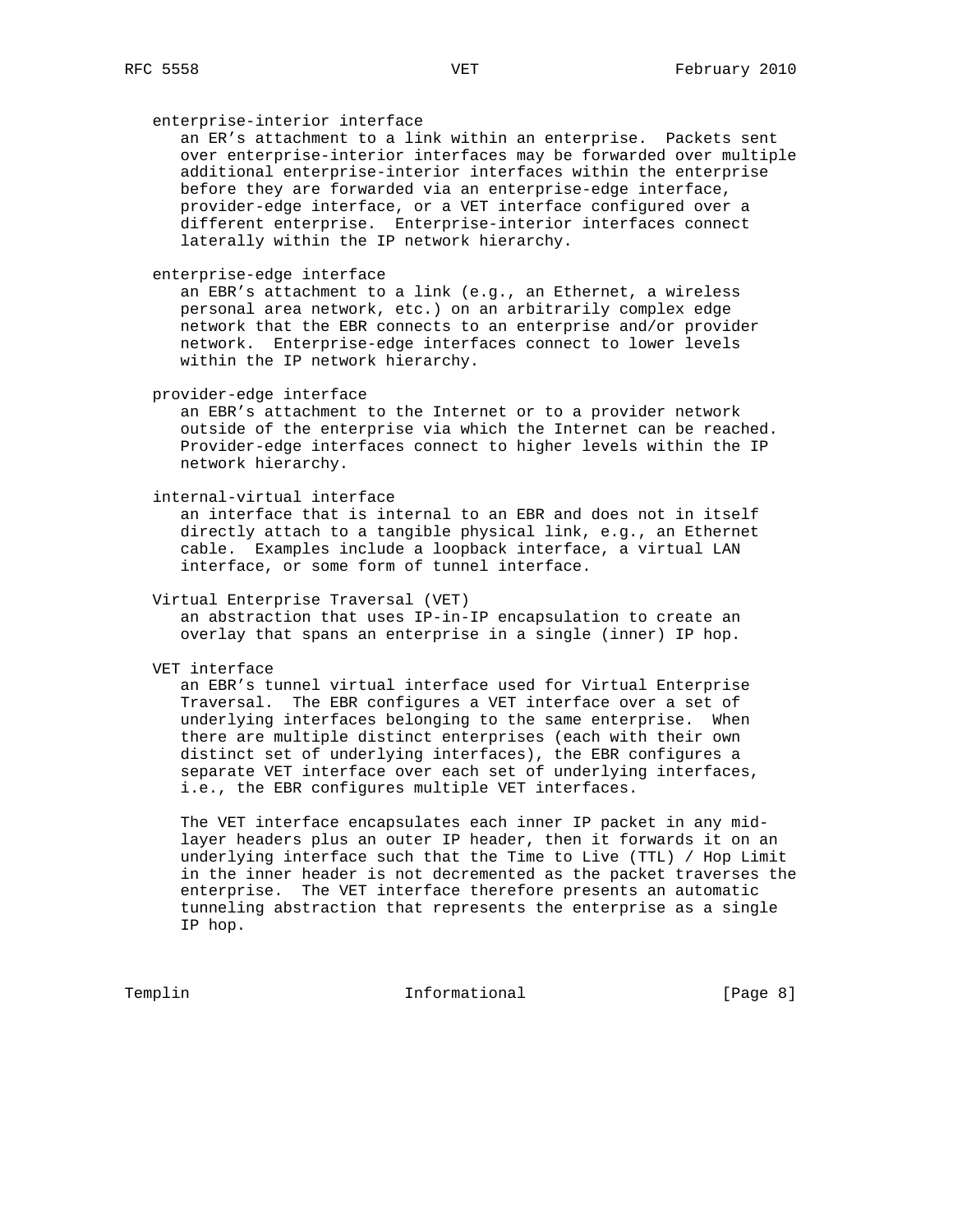VET interfaces in non-multicast environments are Non-Broadcast, Multiple Access (NBMA); VET interfaces in multicast environments are multicast capable.

VET host

 any node (host or router) that configures a VET interface for host operation only. Note that a single node may configure some of its VET interfaces as host interfaces and others as router interfaces.

VET node

any node that configures and uses a VET interface.

Provider-Independent (PI) prefix

 an IPv6 or IPv4 prefix (e.g., 2001:DB8::/48, 192.0.2/24, etc.) that is either self-generated by an ER or delegated to an enterprise by a registry.

Provider Aggregated (PA) prefix

 an IPv6 or IPv4 prefix that is delegated to an enterprise by a provider network.

Routing Locator (RLOC)

 a non-link-local IPv4 or IPv6 address taken from a PI/PA prefix that can appear in enterprise-interior and/or interdomain routing tables. Global-scope RLOC prefixes are delegated to specific enterprises and are routable within both the enterprise-interior and interdomain routing regions. Enterprise-local-scope RLOC prefixes (e.g., IPv6 Unique Local Addresses [RFC4193], IPv4 privacy addresses [RFC1918], etc.) are self-generated by individual enterprises and routable only within the enterprise interior routing region.

 ERs use RLOCs for operating the enterprise-interior routing protocol and for next-hop determination in forwarding packets addressed to other RLOCs. End systems use RLOCs as addresses for communications between endpoints within the same enterprise. VET interfaces treat RLOCs as \*outer\* IP addresses during IP-in-IP encapsulation.

Endpoint Interface iDentifier (EID)

 an IPv4 or IPv6 address taken from a PI/PA prefix that is routable within an enterprise-edge or VET overlay network scope, and may also appear in enterprise-interior and/or interdomain mapping tables. EID prefixes are typically separate and distinct from any RLOC prefix space.

Templin 1nformational [Page 9]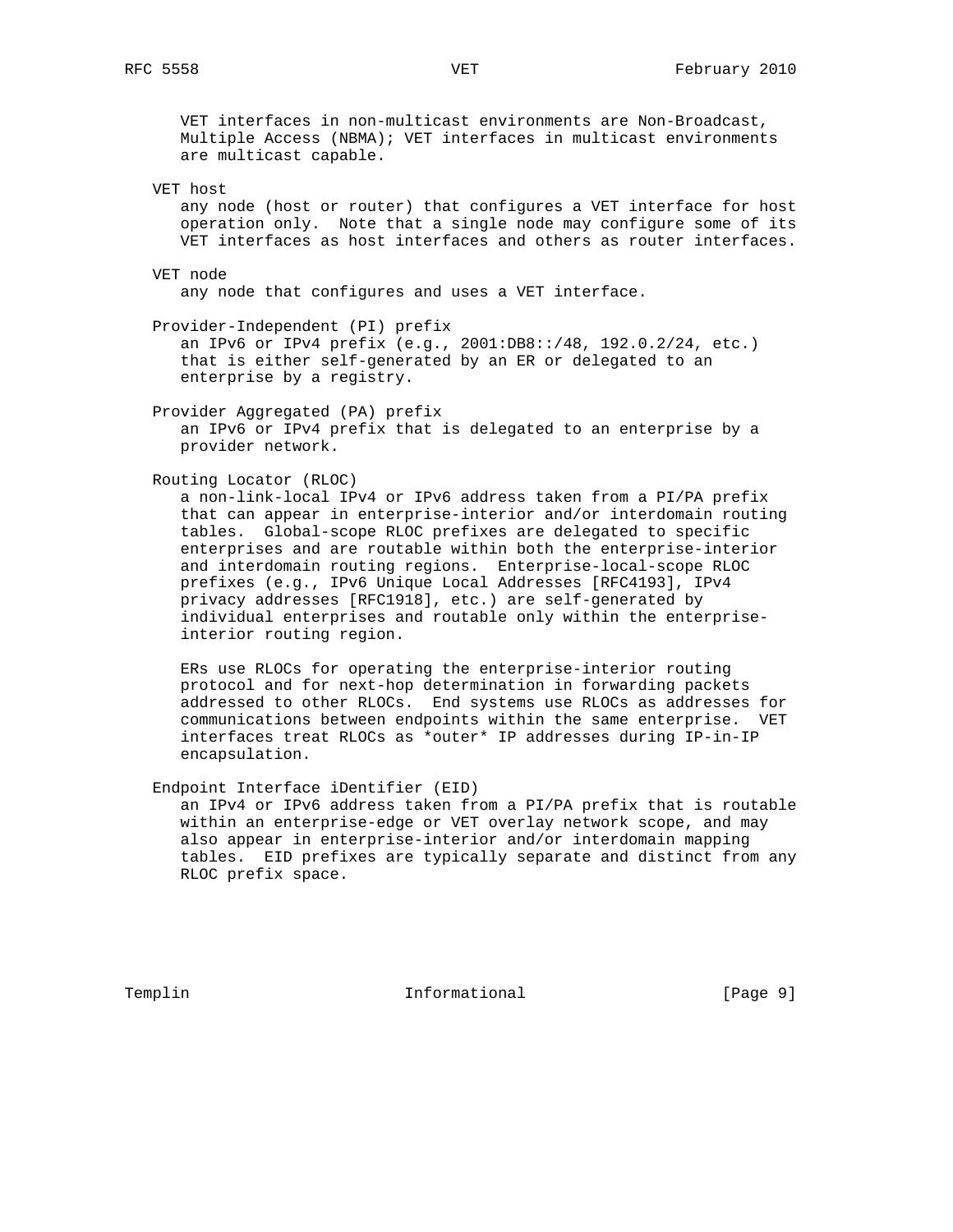Edge network routers use EIDs for operating the enterprise-edge or VET overlay network routing protocol and for next-hop determination in forwarding packets addressed to other EIDs. End systems use EIDs as addresses for communications between endpoints either within the same enterprise or within different enterprises. VET interfaces treat EIDs as \*inner\* IP addresses during IP-in-IP encapsulation.

The following additional acronyms are used throughout the document:

| CGA          |  | - Cryptographically Generated Address                |
|--------------|--|------------------------------------------------------|
|              |  | DHCP(v4, v6) - Dynamic Host Configuration Protocol   |
| FIB          |  | - Forwarding Information Base                        |
| ISATAP       |  | - Intra-Site Automatic Tunnel Addressing Protocol    |
| <b>NBMA</b>  |  | - Non-Broadcast, Multiple Access                     |
| ND.          |  | - Neighbor Discovery                                 |
| PIO.         |  | - Prefix Information Option                          |
| PRL          |  | - Potential Router List                              |
| PRLNAME      |  | - Identifying name for the PRL (default is "isatap") |
| <b>RIO</b>   |  | - Route Information Option                           |
| RS/RA        |  | - IPv6 ND Router Solicitation/Advertisement          |
| SEAL         |  | - Subnetwork Encapsulation and Adaptation Layer      |
| <b>SLAAC</b> |  | - IPv6 StateLess Address AutoConfiguation            |

# 3. Enterprise Characteristics

 Enterprises consist of links that are connected by Enterprise Routers (ERs) as depicted in Figure 1. ERs typically participate in a routing protocol over enterprise-interior interfaces to discover routes that may include multiple Layer 2 or Layer 3 forwarding hops. Enterprise Border Routers (EBRs) are ERs that connect edge networks to the enterprise and/or join multiple enterprises together. Enterprise Border Gateways (EBGs) are EBRs that either directly or indirectly connect enterprises to provider networks.

 An enterprise may be as simple as a small collection of ERs and their attached edge networks; an enterprise may also contain other enterprises and/or be a subnetwork of a larger enterprise. An enterprise may further encompass a set of branch offices and/or nomadic hosts connected to a home office over one or several service providers, e.g., through Virtual Private Network (VPN) tunnels.

 Enterprises that comprise link types with sufficiently similar properties (e.g., Layer 2 (L2) address formats, maximum transmission units (MTUs), etc.) can configure a sub-IP layer routing service such that IP sees the enterprise as an ordinary shared link the same as for a (bridged) campus LAN. In that case, a single IP hop is sufficient to traverse the enterprise without IP layer encapsulation.

Templin **Informational** Informational [Page 10]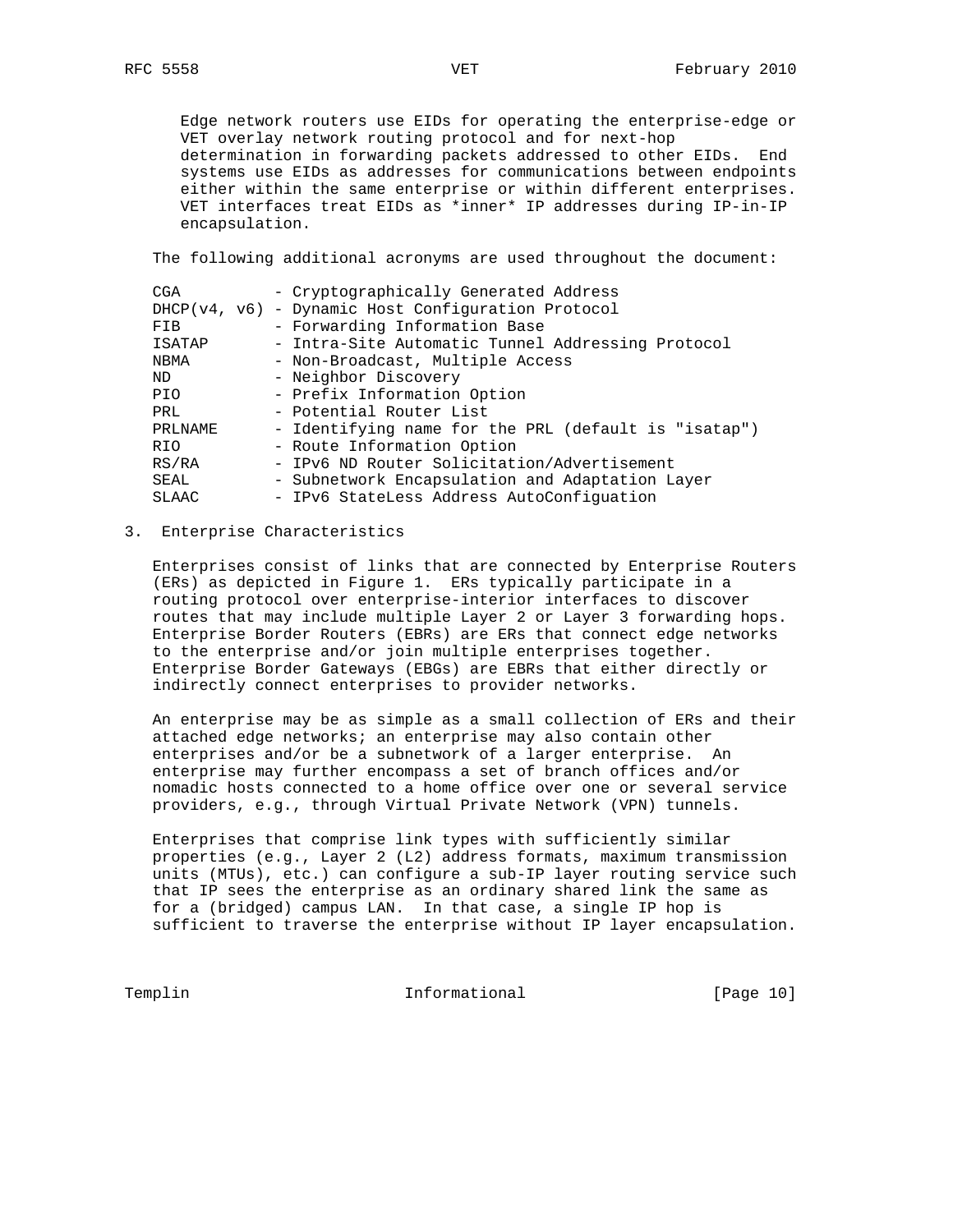Enterprises that comprise link types with diverse properties and/or configure multiple IP subnets must also provide a routing service that operates as an IP layer mechanism. In that case, multiple IP hops may be necessary to traverse the enterprise such that care must be taken to avoid multi-link subnet issues [RFC4903].

 Conceptually, an ER embodies both a host function and router function. The host function supports Endpoint Interface iDentifier (EID)-based and/or Routing LOCator (RLOC)-based communications according to the weak end-system model [RFC1122]. The router function engages in the enterprise-interior routing protocol, connects any of the ER's edge networks to the enterprise, and may also connect the enterprise to provider networks (see Figure 1).

 In addition to other interface types, VET nodes configure VET interfaces that view all other VET nodes in an enterprise as single hop neighbors attached to a virtual link. VET nodes configure a separate VET interface for each distinct enterprise to which they connect, and discover other EBRs on each VET interface that can be used for forwarding packets to off-enterprise destinations.

 For each distinct enterprise, an enterprise trust basis must be established and consistently applied. For example, in enterprises in which EBRs establish symmetric security associations, mechanisms such as IPsec [RFC4301] can be used to assure authentication and confidentiality. In other enterprise network scenarios, asymmetric securing mechanisms such as SEcure Neighbor Discovery (SEND) [RFC3971] may be necessary to authenticate exchanges based on trust anchors.

 Finally, in enterprises with a centralized management structure (e.g., a corporate campus network), the enterprise name service and a synchronized set of EBGs can provide infrastructure support for virtual enterprise traversal. In that case, the EBGs can provide a "default mapper" [APT] service used for short-term packet forwarding until EBR neighbor relationships can be established. In enterprises with a distributed management structure (e.g., MANETs), peer-to-peer coordination between the EBRs themselves may be required. Recognizing that various use cases will entail a continuum between a fully distributed and fully centralized approach, the following sections present the mechanisms of Virtual Enterprise Traversal as they apply to a wide variety of scenarios.

4. Autoconfiguration

 ERs, EBRs, EBGs, and VET hosts configure themselves for operation as specified in the following subsections.

Templin **Informational Informational** [Page 11]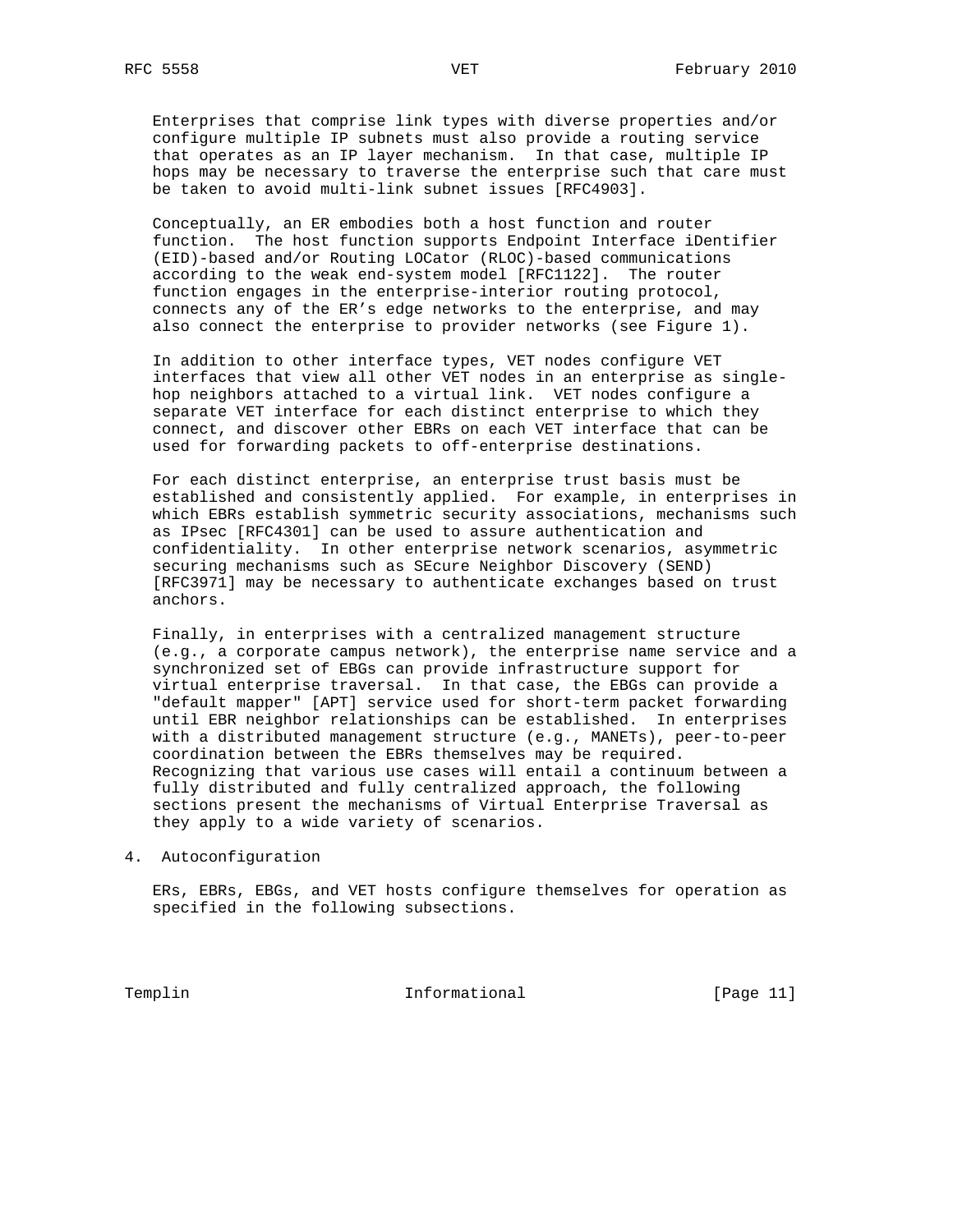## 4.1. Enterprise Router (ER) Autoconfiguration

 ERs configure enterprise-interior interfaces and engage in any routing protocols over those interfaces.

 When an ER joins an enterprise, it first configures a unique IPv6 link-local address on each enterprise-interior interface and configures an IPv4 link-local address on each enterprise-interior interface that requires an IPv4 link-local capability. IPv6 link local address generation mechanisms that provide sufficient uniqueness include Cryptographically Generated Addresses (CGAs) [RFC3972], IPv6 Privacy Addresses [RFC4941], StateLess Address AutoConfiguration (SLAAC) using EUI-64 interface identifiers [RFC4291] [RFC4862], etc. The mechanisms specified in [RFC3927] provide an IPv4 link-local address generation capability.

 Next, the ER configures an RLOC on each of its enterprise-interior interfaces and engages in any routing protocols on those interfaces. The ER can configure an RLOC via explicit management, DHCP autoconfiguration, pseudo-random self-generation from a suitably large address pool, or through an alternate autoconfiguration mechanism.

 Alternatively (or in addition), the ER can request RLOC prefix delegations via an automated prefix delegation exchange over an enterprise-interior interface and can assign the prefix(es) on enterprise-edge interfaces. In that case, the ER can use an RLOC assigned to an enterprise-edge interface for enterprise-interior routing protocol operation and next-hop determination purposes. Note that in some cases, the same enterprise-edge interfaces may assign both RLOC and an EID addresses if there is a means for source address selection. In other cases (e.g., for separation of security domains), RLOCs and EIDs must be assigned on separate sets of enterprise-edge interfaces.

 Self-generation of RLOCs for IPv6 can be from a large IPv6 local-use address range, e.g., IPv6 Unique Local Addresses [RFC4193]. Self generation of RLOCs for IPv4 can be from a large IPv4 private address range (e.g., [RFC1918]). When self-generation is used alone, the ER must continuously monitor the RLOCs for uniqueness, e.g., by monitoring the routing protocol.

 DHCP generation of RLOCs may require support from relays within the enterprise. For DHCPv6, relays that do not already know the RLOC of a server within the enterprise forward requests to the 'All\_DHCP\_Servers' site-scoped IPv6 multicast group [RFC3315]. For DHCPv4, relays that do not already know the RLOC of a server within the enterprise forward requests to the site-scoped IPv4 multicast

Templin **Informational Informational** [Page 12]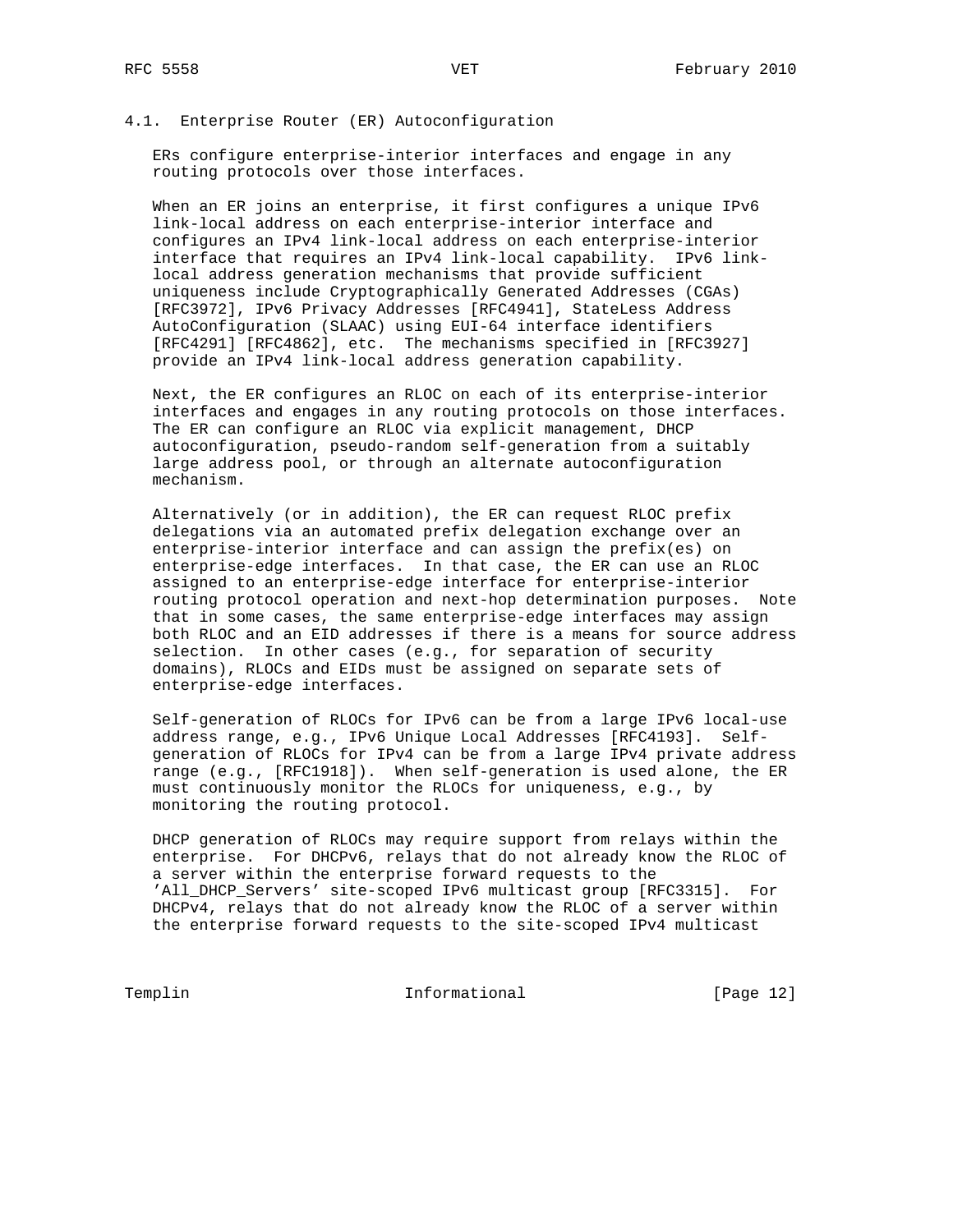group address 'All\_DHCPv4\_Servers', which should be set to 239.255.2.1 unless an alternate multicast group for the site is known. DHCPv4 servers that delegate RLOCs should therefore join the 'All\_DHCPv4\_Servers' multicast group and service any DHCPv4 messages received for that group.

 A combined approach using both DHCP and self-generation is also possible when the ER configures both a DHCP client and relay that are connected, e.g., via a pair of back-to-back connected Ethernet interfaces, a tun/tap interface, a loopback interface, inter-process communication, etc. The ER first self-generates a temporary RLOC used only for the purpose of procuring an actual RLOC taken from a disjoint addressing range. The ER then engages in the routing protocol and performs a DHCP client/relay exchange using the temporary RLOC as the address of the relay. When the DHCP server delegates an actual RLOC address/prefix, the ER abandons the temporary RLOC and re-engages in the routing protocol using an RLOC taken from the delegation.

 In some enterprise use cases (e.g., MANETs), assignment of RLOCs on enterprise-interior interfaces as singleton addresses (i.e., as addresses with /32 prefix lengths for IPv4, and as addresses with /128 prefix lengths for IPv6) may be necessary to avoid multi-link subnet issues.

4.2. Enterprise Border Router (EBR) Autoconfiguration

 EBRs are ERs that configure VET interfaces over distinct sets of underlying interfaces belonging to the same enterprise; an EBR can connect to multiple enterprises, in which case it would configure multiple VET interfaces. In addition to the ER autoconfiguration procedures specified in Section 4.1, EBRs perform the following autoconfiguration operations.

4.2.1. VET Interface Autoconfiguration

VET interface autoconfiguration entails:

- 1) interface initialization,
- 2) EBG discovery and enterprise identification, and
- 3) EID configuration.

These functions are specified in the following sections.

Templin 1nformational [Page 13]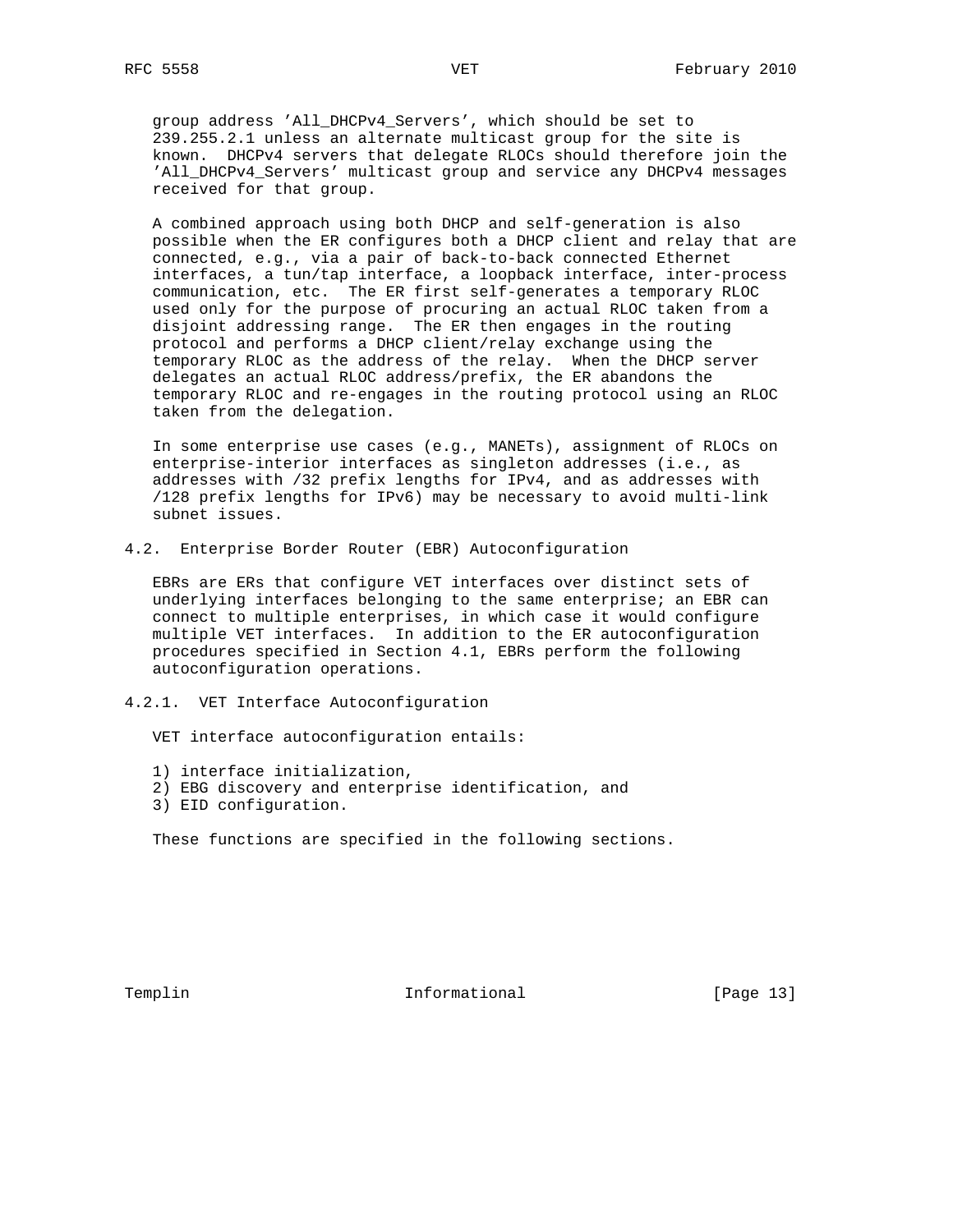# 4.2.1.1. Interface Initialization

 EBRs configure a VET interface over a set of underlying interfaces belonging to the same enterprise, where the VET interface presents a virtual-link abstraction in which all EBRs in the enterprise appear as single-hop neighbors through the use of IP-in-IP encapsulation. After the EBR configures a VET interface, it initializes the interface and assigns an IPv6 link-local address and an IPv4 link local address if necessary.

 When IPv6 and IPv4 are used as the inner/outer protocols (respectively), the EBR autoconfigures an ISATAP link-local address ([RFC5214], Section 6.2) on the VET interface to support packet forwarding and operation of the IPv6 neighbor discovery protocol. The ISATAP link-local address embeds an IPv4 RLOC, and need not be checked for uniqueness since the IPv4 RLOC itself is managed for uniqueness (see Section 4.1).

 Link-local address configuration for other inner/outer IP protocol combinations is through administrative configuration or through an unspecified alternate method. Link-local address configuration for other inner/outer IP protocol combinations may not be necessary if an EID can be configured through other means (see Section 4.2.1.3).

 After the EBR initializes a VET interface, it can communicate with other VET nodes as single-hop neighbors on the VET interface from the viewpoint of the inner IP protocol.

# 4.2.1.2. Enterprise Border Gateway Discovery and Enterprise Identification

 The EBR next discovers a list of EBGs for each of its VET interfaces. The list can be discovered through information conveyed in the routing protocol, through the Potential Router List (PRL) discovery mechanisms outlined in Section 8.3.2 of [RFC5214], through DHCP options, etc. In multicast-capable enterprises, EBRs can also listen for advertisements on the 'rasadv' [RASADV] multicast group address.

 In particular, whether or not routing information is available, the EBR can discover the list of EBGs by resolving an identifying name for the PRL ('PRLNAME') formed as 'hostname.domainname', where 'hostname' is an enterprise-specific name string and 'domainname' is an enterprise-specific DNS suffix. The EBR discovers 'PRLNAME' through manual configuration, a DHCP option, 'rasadv' protocol advertisements, link-layer information (e.g., an IEEE 802.11 Service Set Identifier (SSID)), or through some other means specific to the enterprise. In the absence of other information, the EBR sets the

Templin **Informational Informational** [Page 14]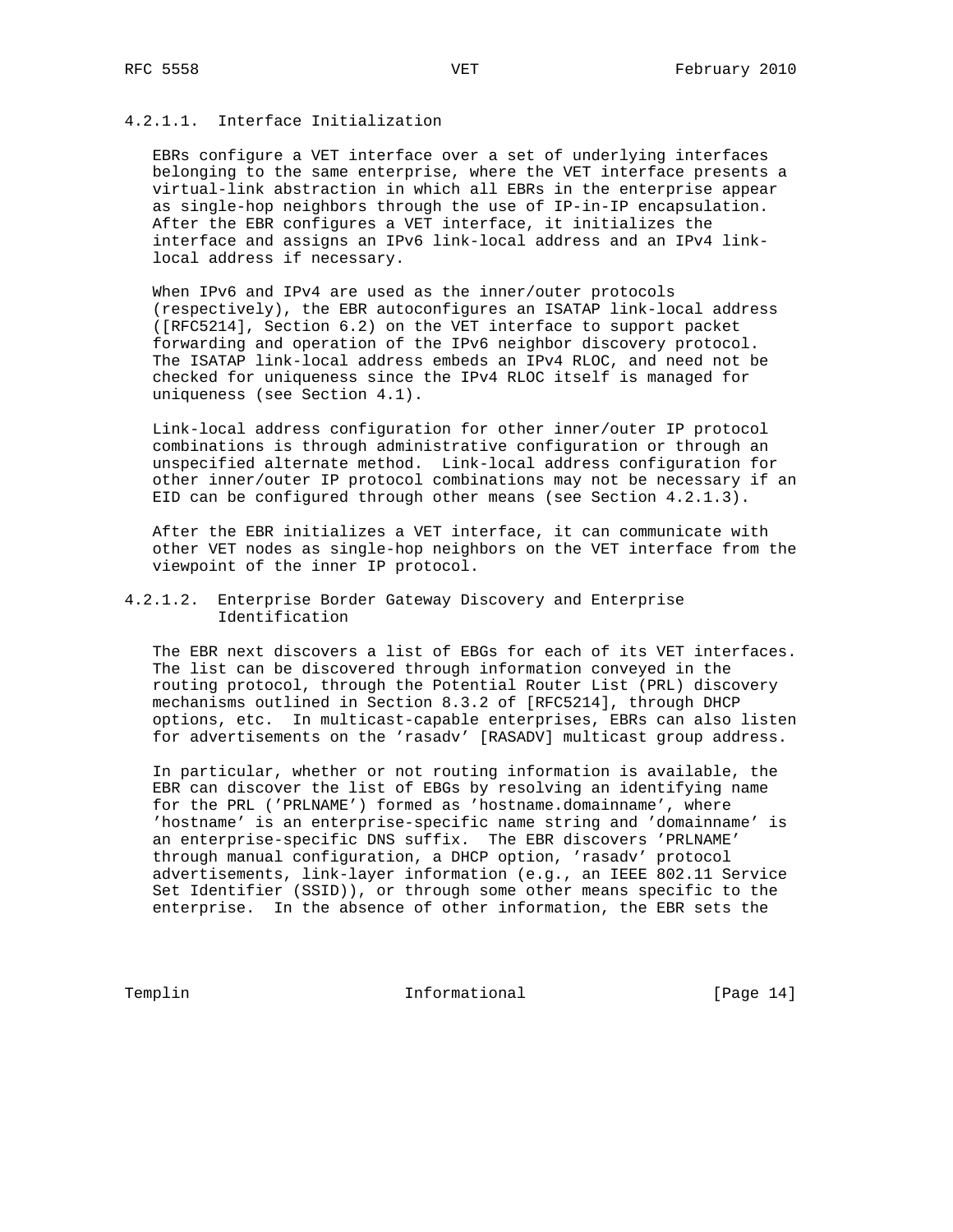'hostname' component of 'PRLNAME' to "isatap" and sets the 'domainname' component only if an enterprise-specific DNS suffix "example.com" is known (e.g., as "isatap.example.com").

 The global Internet interdomain routing core represents a specific example of an enterprise network scenario, albeit on an enormous scale. The 'PRLNAME' assigned to the global Internet interdomain routing core is "isatap.net".

 After discovering 'PRLNAME', the EBR can discover the list of EBGs by resolving 'PRLNAME' to a list of RLOC addresses through a name service lookup. For centrally managed enterprises, the EBR resolves 'PRLNAME' using an enterprise-local name service (e.g., the enterprise-local DNS). For enterprises with a distributed management structure, the EBR resolves 'PRLNAME' using Link-Local Multicast Name Resolution (LLMNR) [RFC4795] over the VET interface. In that case, all EBGs in the PRL respond to the LLMNR query, and the EBR accepts the union of all responses.

 Each distinct enterprise must have a unique identity that EBRs can use to uniquely discern their enterprise affiliations. 'PRLNAME' as well as the RLOCs of EBGs and the IP prefixes they aggregate serve as an identifier for the enterprise.

# 4.2.1.3. EID Configuration

 After EBG discovery, the EBR configures EIDs on its VET interfaces. When IPv6 and IPv4 are used as the inner/outer protocols (respectively), the EBR autoconfigures EIDs as specified in Section 5.4.1. In particular, the EBR acts as a host on its VET interfaces for router and prefix discovery purposes but acts as a router on its VET interfaces for routing protocol operation and packet forwarding purposes.

 EID configuration for other inner/outer IP protocol combinations is through administrative configuration or through an unspecified alternate method; in some cases, such EID configuration can be performed independently of EBG discovery.

4.2.2. Provider-Aggregated (PA) EID Prefix Autoconfiguration

 EBRs can acquire Provider-Aggregated (PA) EID prefixes through autoconfiguration exchanges with EBGs over VET interfaces, where each EBG may be configured as either a DHCP relay or DHCP server.

 For IPv4 EIDs, the EBR acquires prefixes via an automated IPv4 prefix delegation exchange, explicit management, etc.

Templin **Informational** Informational [Page 15]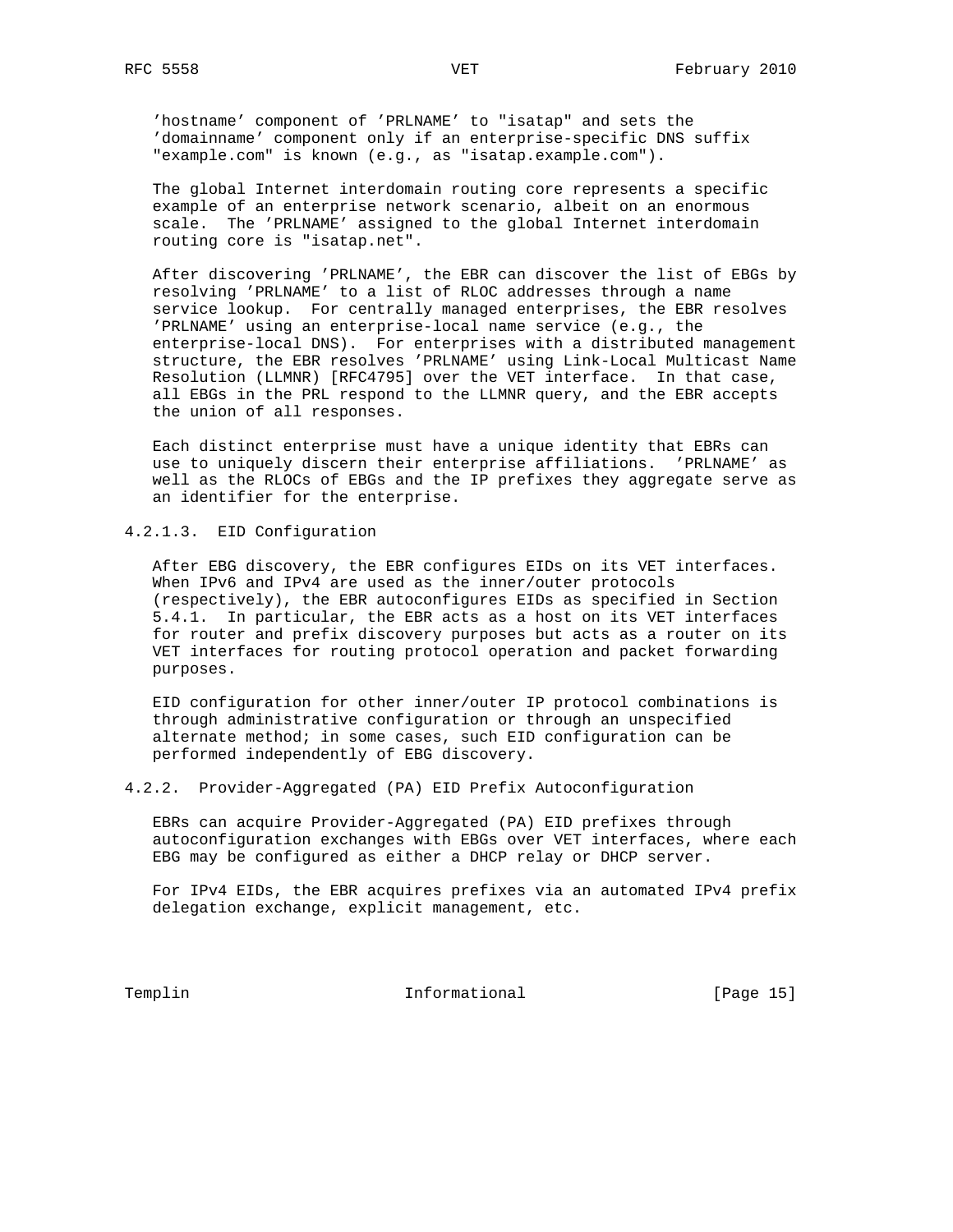For IPv6 EIDs, the EBR acquires prefixes via DHCPv6 Prefix Delegation exchanges. In particular, the EBR (acting as a requesting router) can use DHCPv6 prefix delegation [RFC3633] over the VET interface to obtain IPv6 EID prefixes from the server (acting as a delegating router).

 The EBR obtains prefixes using either a 2-message or 4-message DHCPv6 exchange [RFC3315]. For example, to perform the 2-message exchange, the EBR's DHCPv6 client forwards a Solicit message with an IA\_PD option to its DHCPv6 relay, i.e., the EBR acts as a combined client/ relay (see Section 4.1). The relay then forwards the message over the VET interface to an EBG, which either services the request or relays it further. The forwarded Solicit message will elicit a reply from the server containing PA IPv6 prefix delegations.

 The EBR can propose a specific prefix to the DHCPv6 server per Section 7 of [RFC3633], e.g., if a prefix delegation hint is available. The server will check the proposed prefix for consistency and uniqueness, then return it in the reply to the EBR if it was able to perform the delegation.

 After the EBR receives PA prefix delegations, it can provision the prefixes on enterprise-edge interfaces as well as on other VET interfaces for which it is configured as an EBG. It can also provision the prefixes on enterprise-interior interfaces as long as other nodes on those interfaces unambiguously associate the prefixes with the EBR.

4.2.3. Provider-Independent (PI) EID Prefix Autoconfiguration

 Independent of any PA prefixes, EBRs can acquire and use Provider- Independent (PI) EID prefixes that are self-configured (e.g., using [RFC4193], etc.) and/or delegated by a registration authority (e.g., using [CENTRL-ULA], etc.). When an EBR acquires a PI prefix, it must also obtain credentials that it can use to prove prefix ownership when it registers the prefixes with EBGs within an enterprise (see Sections 5.4 and 5.5).

 After the EBR receives PI prefix delegations, it can provision the prefixes on enterprise-edge interfaces as well as on other VET interfaces for which it is configured as an EBG. It can also provision the prefixes on enterprise-interior interfaces as long as other nodes on those interfaces can unambiguously associate the prefixes with the EBR.

 The minimum-sized IPv6 PI prefix that an EBR may acquire is a /56. The minimum-sized IPv4 PI prefix that an EBR may acquire is a /24.

Templin **Informational** Informational [Page 16]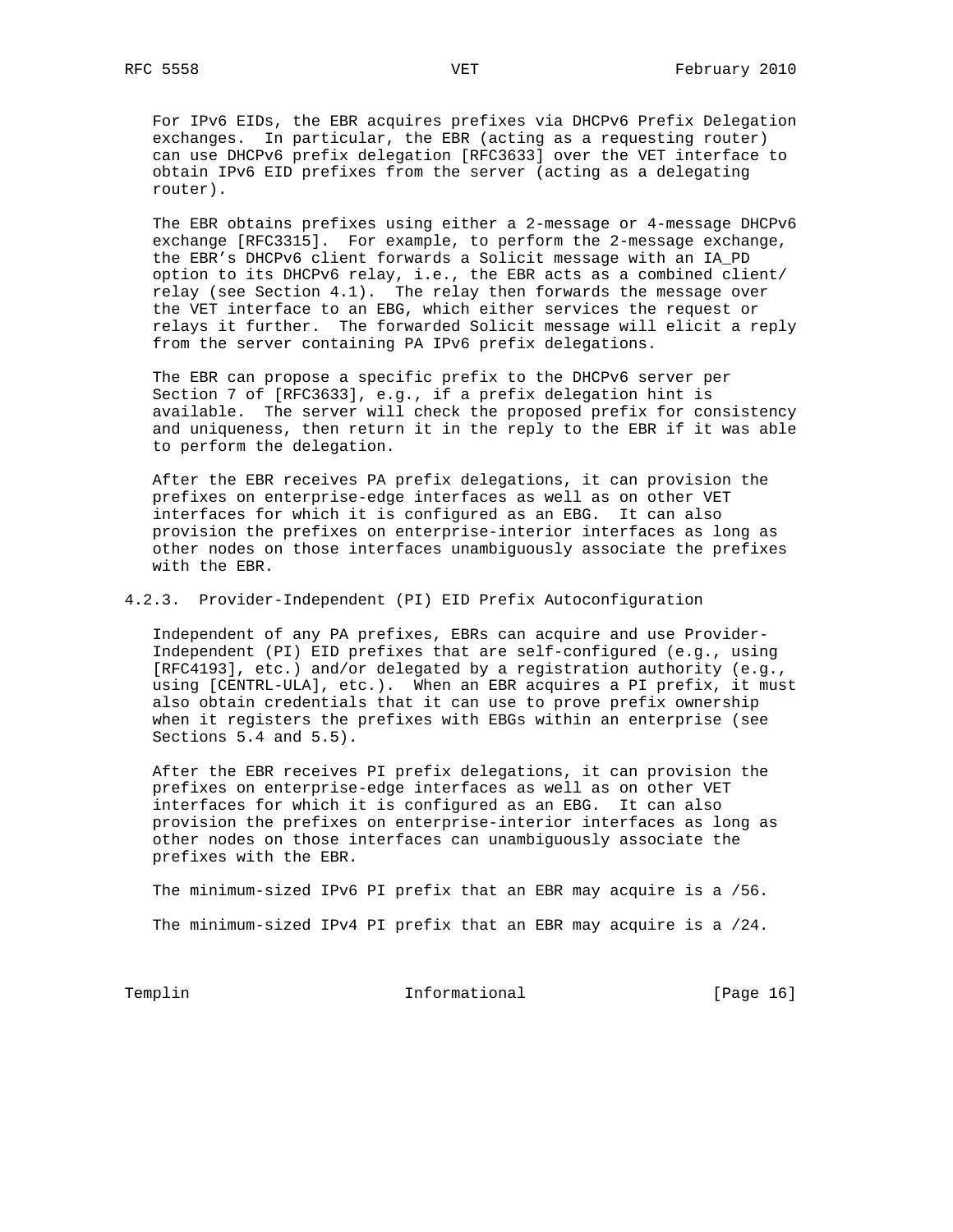# 4.3. Enterprise Border Gateway (EBG) Autoconfiguration

 EBGs are EBRs that connect child enterprises to provider networks via provider-edge interfaces and/or via VET interfaces configured over parent enterprises. EBGs autoconfigure their provider-edge interfaces in a manner that is specific to the provider connections, and they autoconfigure their VET interfaces that were configured over parent enterprises, using the EBR autoconfiguration procedures specified in Section 4.2.

 For each of its VET interfaces configured over a child enterprise, the EBG initializes the interface and configures an EID the same as for an ordinary EBR (see Section 4.2.1). It must then arrange to add one or more of its RLOCs associated with the child enterprise to the PRL, and it must maintain these resource records in accordance with [RFC5214], Section 9. In particular, for each VET interface configured over a child enterprise, the EBG adds the RLOCs to name service resource records for 'PRLNAME'.

 EBGs respond to LLMNR queries for 'PRLNAME' on VET interfaces configured over child enterprises with a distributed management structure.

 EBGs configure a DHCP relay/server on VET interfaces configured over child enterprises that require DHCP services.

 To avoid looping, EBGs must not configure a default route on a VET interface configured over a child interface.

# 4.4. VET Host Autoconfiguration

 Nodes that cannot be attached via an EBR's enterprise-edge interface (e.g., nomadic laptops that connect to a home office via a Virtual Private Network (VPN)) can instead be configured for operation as a simple host connected to the VET interface. Such VET hosts perform the same VET interface autoconfiguration procedures as specified for EBRs in Section 4.2.1, but they configure their VET interfaces as host interfaces (and not router interfaces). VET hosts can then send packets to the EID addresses of other hosts on the VET interface, or to off-enterprise EID destinations via a next-hop EBR.

 Note that a node may be configured as a host on some VET interfaces and as an EBR/EBG on other VET interfaces.

Templin 1nformational [Page 17]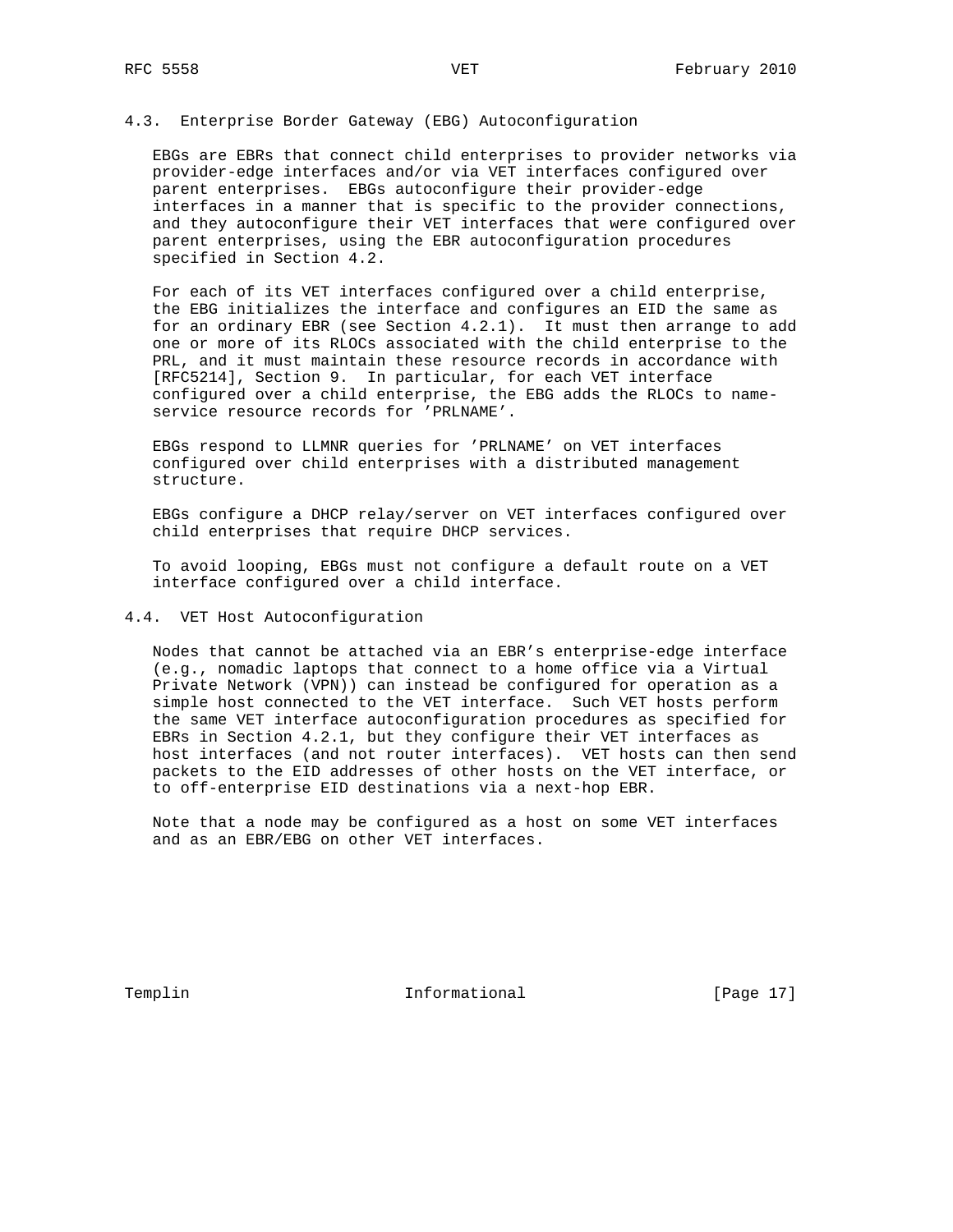5. Internetworking Operation

 Following the autoconfiguration procedures specified in Section 4, ERs, EBRs, EBGs, and VET hosts engage in normal internetworking operations as discussed in the following sections.

5.1. Routing Protocol Participation

 Following autoconfiguration, ERs engage in any RLOC-based IP routing protocols and forward IP packets with RLOC addresses. EBRs can additionally engage in any EID-based IP routing protocols and forward IP packets with EID addresses. Note that the EID-based IP routing domains are separate and distinct from any RLOC-based IP routing domains.

5.2. RLOC-Based Communications

 When permitted by policy and supported by routing, end systems can avoid VET interface encapsulation through communications that directly invoke the outer IP protocol using RLOC addresses instead of EID addresses. End systems can use source address selection rules to determine whether to use EID or RLOC addresses based on, e.g., name service records.

5.3. EID-Based Communications

 In many enterprise scenarios, the use of EID-based communications (i.e., instead of RLOC-based communications) may be necessary and/or beneficial to support address scaling, NAT avoidance, security domain separation, site multihoming, traffic engineering, etc.

 The remainder of this section discusses internetworking operation for EID-based communications using the VET interface abstraction.

5.4. IPv6 Router Discovery and Prefix Registration

 The following sections discuss router and prefix discovery considerations for the case of IPv6 as the inner IP protocol.

5.4.1. IPv6 Router and Prefix Discovery

 EBGs follow the router and prefix discovery procedures specified in [RFC5214], Section 8.2. They send solicited RAs over VET interfaces for which they are configured as gateways with default router lifetimes, with PIOs that contain PA prefixes for SLAAC, and with any other required options/parameters. The RAs can also include PIOs with the 'L' bit set to 0 and with a prefix such as '2001: DB8::/48'

Templin **Informational Informational** [Page 18]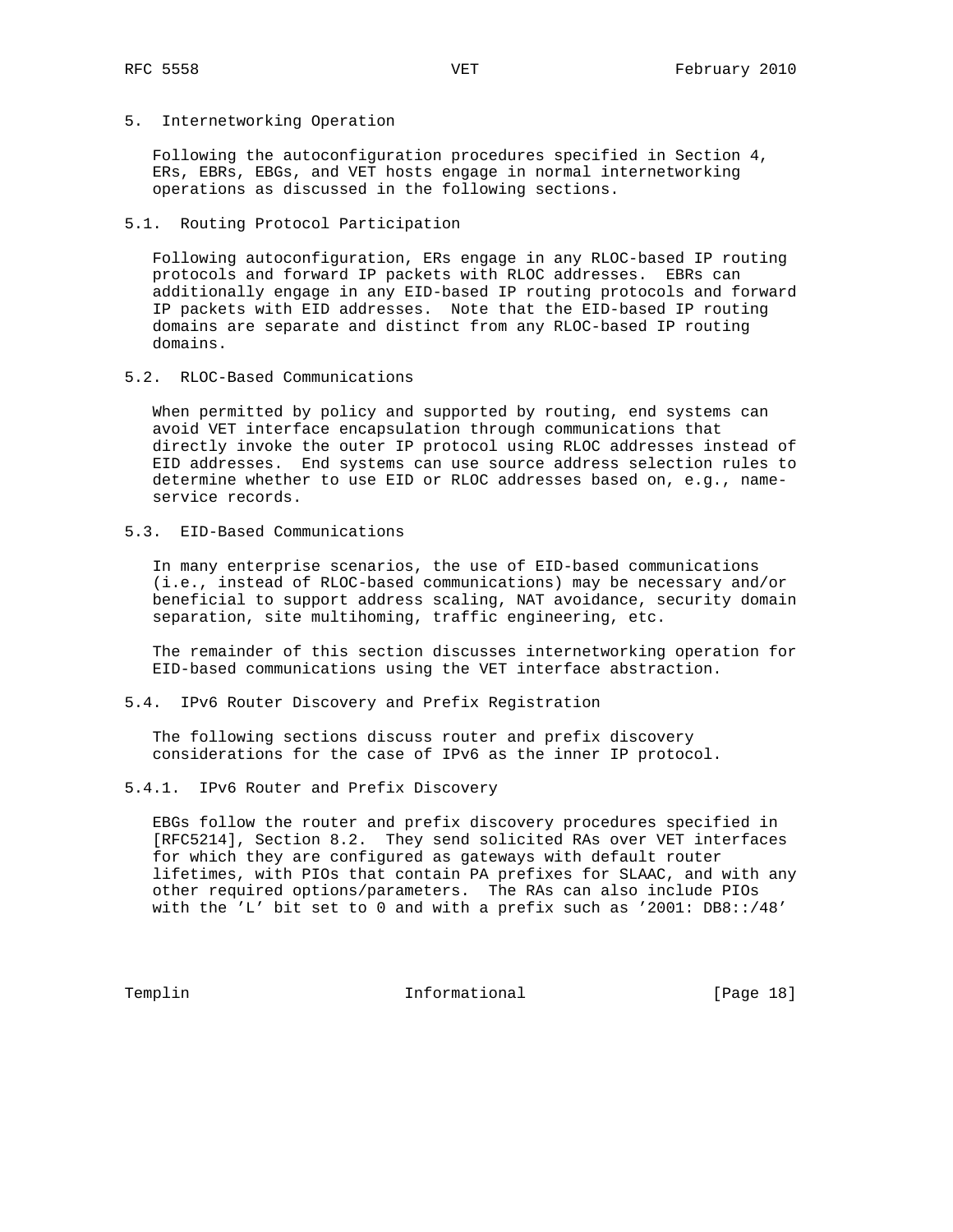as a hint of an aggregated prefix from which the EBG is willing to delegate longer PA prefixes. When PIOs that contain PA prefixes for SLAAC are included, the 'M' flag in the RA should also be set to 0.

 VET nodes follow the router and prefix discovery procedures specified in [RFC5214], Section 8.3. They discover EBGs within the enterprise as specified in Section 4.2.1.2, then perform RS/RA exchanges with the EBGs to establish and maintain default routes. In particular, the VET node sends unicast RS messages to EBGs over its VET interface(s) to receive RAs. Depending on the enterprise network trust basis, VET nodes may be required to use SEND to secure the RS/RA exchanges.

 When the VET node receives an RA, it authenticates the message, then configures a default route based on the Router Lifetime. If the RA contains Prefix Information Options (PIOs) with the 'A' and 'L' bits set to 1, the VET node also autoconfigures IPv6 addresses from the advertised prefixes using SLAAC and assigns them to the VET interface. Thereafter, the VET node accepts packets that are forwarded by EBGs for which it has current default routing information (i.e., ingress filtering is based on the default router trust relationship rather than a prefix-specific ingress filter entry).

 In enterprises in which DHCPv6 is preferred, DHCPv6 exchanges between EBRs and EBGs may be sufficient to convey default router and prefix information. In that case, RS/RA exchanges may not be necessary.

### 5.4.2. IPv6 PA Prefix Registration

 After an EBR discovers default routes, it can use DHCP prefix delegation to obtain PA prefixes via an EBG as specified in Section 4.2.2. The DHCP server ensures that the delegations are unique and that the EBG's router function will forward IP packets over the VET interface to the correct EBR. In particular, the EBG must register and track the PA prefixes that are delegated to each EBR.

 The PA prefix registrations remain active in the EBGs as long as the EBR continues to issue DHCP renewals over the VET interface before lease lifetimes expire. The lease lifetime also keeps the delegation state active even if communications between the EBR and DHCP server are disrupted for a period of time (e.g., due to an enterprise network partition) before being reestablished (e.g., due to an enterprise network merge).

Templin 1nformational [Page 19]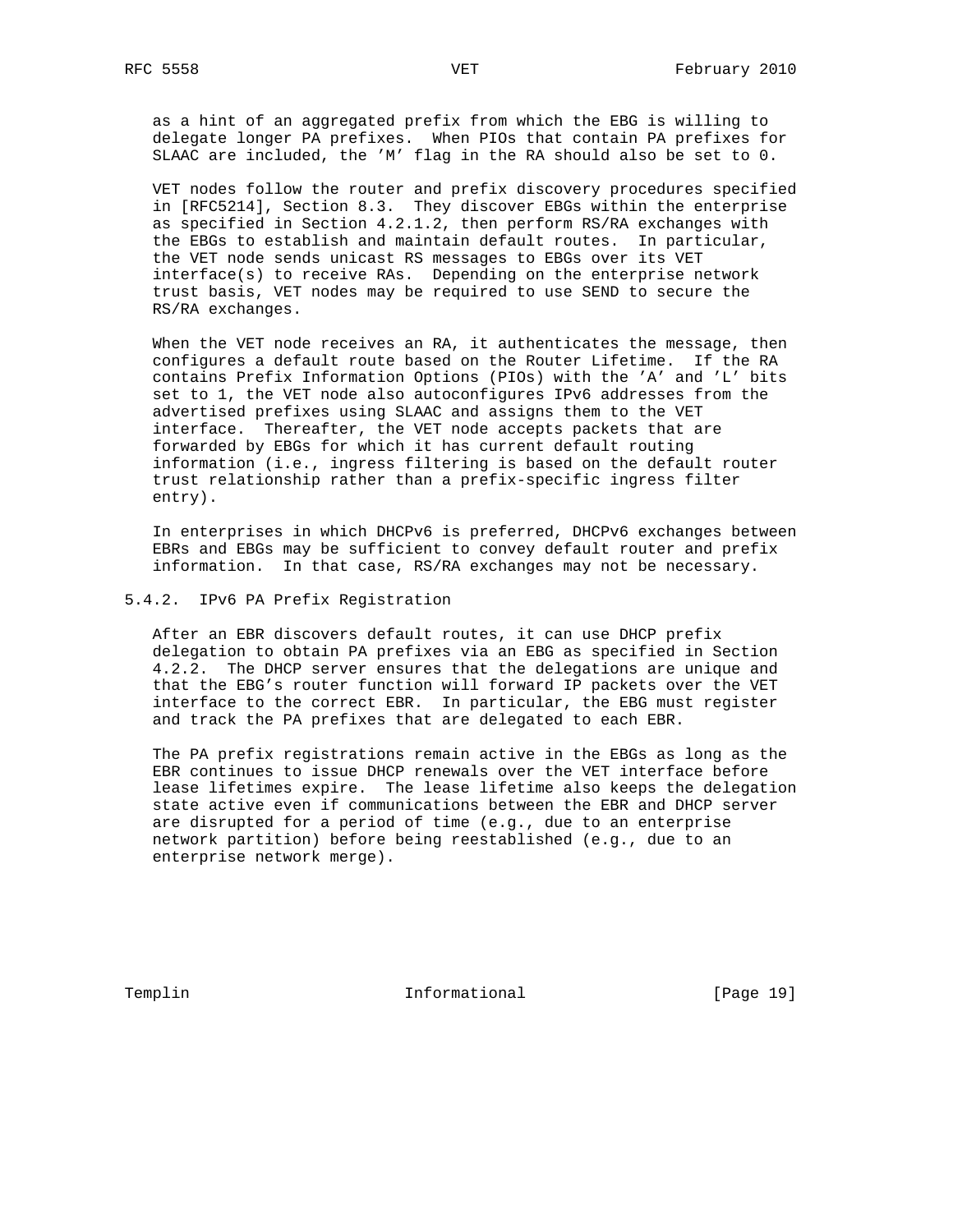# 5.4.3. IPv6 PI Prefix Registration

 After an EBR discovers default routes, it must register its PI prefixes by sending RAs to a set of one or more EBGs with Route Information Options (RIOs) [RFC4191] that contain the EBR's PI prefixes. Each RA must include the RLOC of an EBG as the outer IP destination address and a link-local address assigned to the VET interface as the inner IP destination address. For enterprises that use SEND, the RAs also include a CGA link-local inner source address, SEND credentials, plus any certificates needed to prove ownership of the PI prefixes. The EBR additionally tracks the set of EBGs to which it sends RAs so that it can send subsequent RAs to the same set.

When the EBG receives the RA, it first authenticates the message; if the authentication fails, the EBG discards the RA. Otherwise, the EBG installs the PI prefixes with their respective lifetimes in its Forwarding Information Base (FIB) and configures them for both ingress filtering [RFC3704] and forwarding purposes. In particular, the EBG configures the FIB entries as ingress filter rules to accept packets received on the VET interface that have a source address taken from the PI prefixes. It also configures the FIB entries to forward packets received on other interfaces with a destination address taken from the PI prefixes to the EBR that registered the prefixes on the VET interface.

 The EBG then publishes the PI prefixes in a distributed database (e.g., in a private instance of a routing protocol in which only EBGs participate, via an automated name-service update mechanism [RFC3007], etc.). For enterprises that are managed under a centralized administrative authority, the EBG also publishes the PI prefixes in the enterprise-local name-service (e.g., the enterprise local DNS [RFC1035]).

 In particular, the EBG publishes each /56 prefix taken from the PI prefixes as a separate Fully Qualified Domain Name (FQDN) that consists of a sequence of 14 nibbles in reverse order (i.e., the same as in [RFC3596], Section 2.5) followed by the string 'ip6' followed by the string 'PRLNAME'. For example, when 'PRLNAME' is "isatap.example.com", the EBG publishes the prefix '2001:DB8::/56' as:

'0.0.0.0.0.0.8.b.d.0.1.0.0.2.ip6.isatap.example.com'.

 The EBG includes the outer RLOC source address of the RA (e.g., in a DNS A resource record) in each prefix publication. For enterprises that use SEND, the EBG also includes the inner IPv6 CGA source address (e.g., in a DNS AAAA record) in each prefix publication. If

Templin **Informational** Informational [Page 20]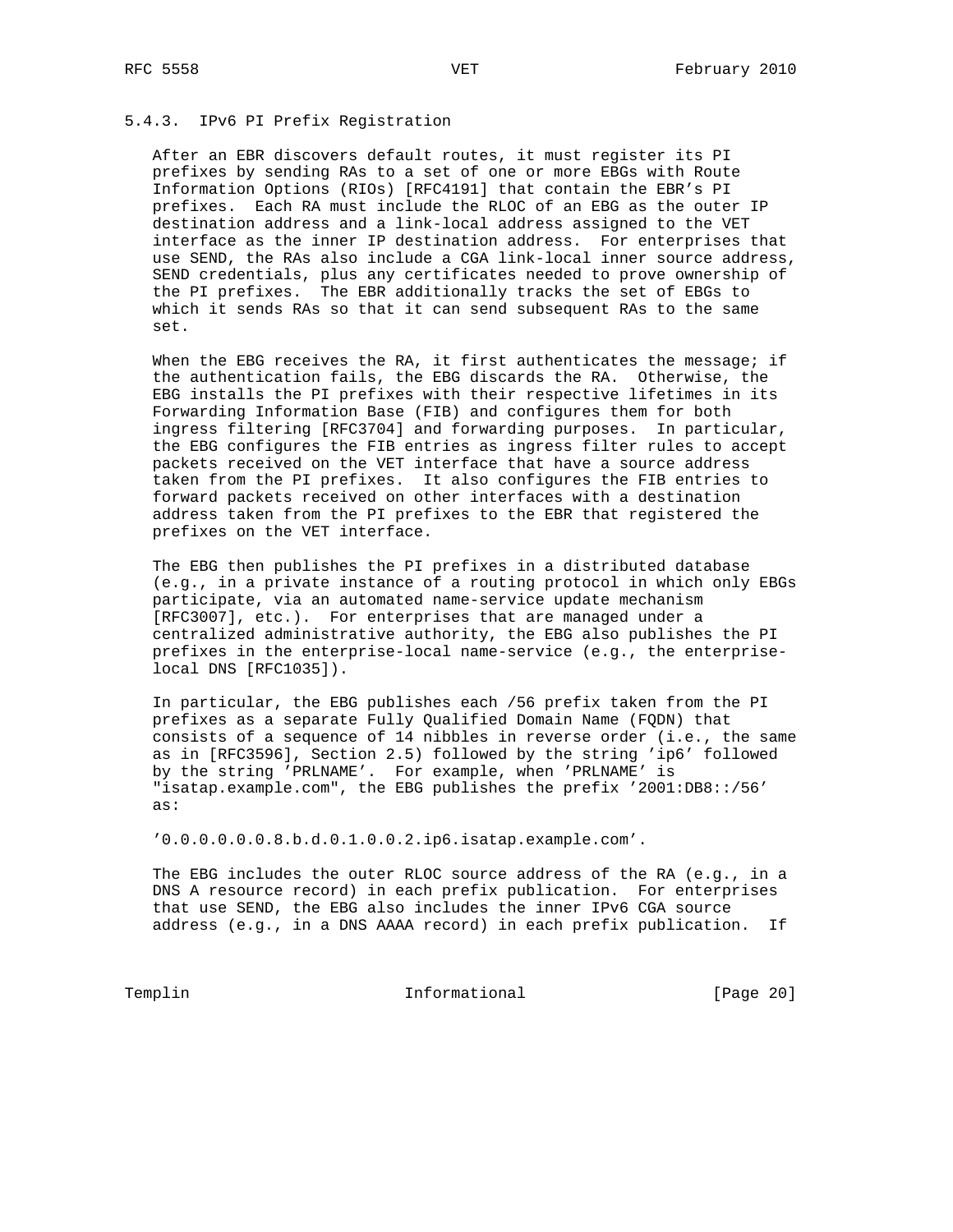the prefix was already installed in the distributed database, the EBG instead adds the outer RLOC source address (e.g., in an additional DNS A record) to the preexisting publication to support PI prefixes that are multihomed. For enterprises that use SEND, this latter provision requires all EBRs of a multihomed site that advertise the same PI prefixes in RAs to use the same CGA and the same SEND credentials.

 After the EBG authenticates the RA and publishes the PI prefixes, it next acts as a Neighbor Discovery proxy (NDProxy) [RFC4389] on the VET interfaces configured over any of its parent enterprises, and it relays a proxied RA to the EBGs on those interfaces. (For enterprises that use SEND, the EBG additionally acts as a SEcure Neighbor Discovery Proxy (SENDProxy) [SEND-PROXY].) EBGs in parent enterprises that receive the proxied RAs in turn act as NDProxys/SENDProxys to relay the RAs to EBGs on their parent enterprises, etc. The RA proxying and PI prefix publication recurses in this fashion and ends when an EBR attached to an interdomain routing core is reached.

 After the initial PI prefix registration, the EBR that owns the prefix(es) must periodically send additional RAs to its set of EBGs to refresh prefix lifetimes. Each such EBG tracks the set of EBGs in parent enterprises to which it relays the proxied RAs, and should relay subsequent RAs to the same set.

 This procedure has a direct analogy in the Teredo method of maintaining state in network middleboxes through the periodic transmission of "bubbles" [RFC4380].

# 5.4.4. IPv6 Next-Hop EBR Discovery

 VET nodes discover destination-specific next-hop EBRs within the enterprise by querying the name service for the /56 IPv6 PI prefix taken from a packet's destination address, by forwarding packets via a default route to an EBG, or by some other inner-IP-to-outer-IP address mapping mechanism. For example, for the IPv6 destination address '2001:DB8:1:2::1' and 'PRLNAME' "isatap.example.com" the VET node can lookup the domain name:

'0.0.1.0.0.0.8.b.d.0.1.0.0.2.ip6.isatap.example.com'.

 If the name-service lookup succeeds, it will return RLOC addresses (e.g., in DNS A records) that correspond to next-hop EBRs to which the VET node can forward packets. (In enterprises that use SEND, it will also return an IPv6 CGA address, e.g., in a DNS AAAA record.)

Templin **Informational Informational** [Page 21]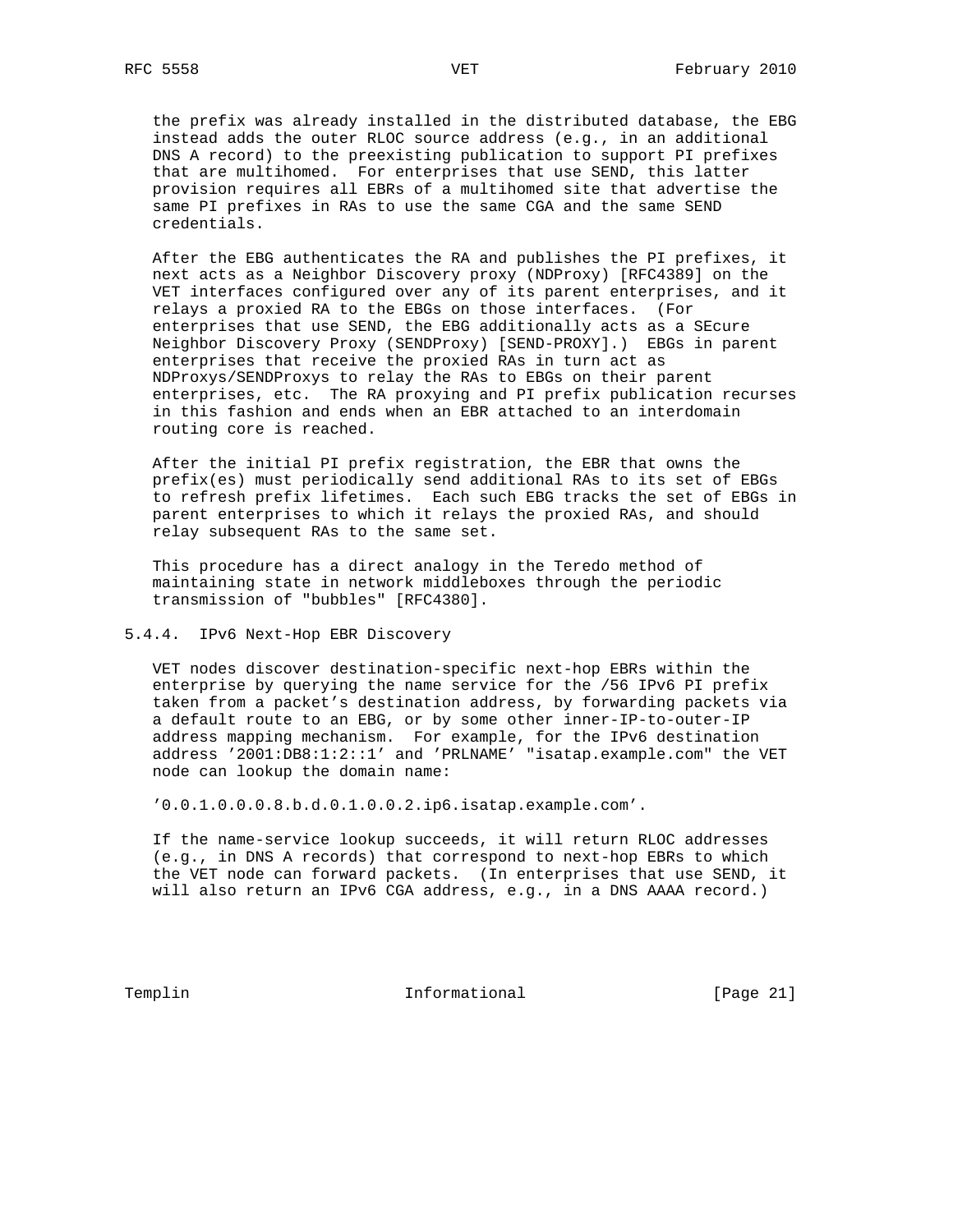Name-service lookups in enterprises with a centralized management structure use an infrastructure-based service, e.g., an enterprise local DNS. Name-service lookups in enterprises with a distributed management structure and/or that lack an infrastructure-based name service instead use LLMNR over the VET interface. When LLMNR is used, the EBR that performs the lookup sends an LLMNR query (with the /56 prefix taken from the IP destination address encoded in dotted nibble format as shown above) and accepts the union of all replies it receives from other EBRs on the VET interface. When an EBR receives an LLMNR query, it responds to the query IFF it aggregates an IP prefix that covers the prefix in the query.

 Alternatively, in enterprises with a stable and highly-available set of EBGs, the VET node can simply forward an initial packet via a default route to an EBG. The EBG will forward the packet to a next hop EBR on the VET interface and return an ICMPv6 Redirect [RFC4861] (using SEND, if necessary). If the packet's source address is on link on the VET interface, the EBG returns an ordinary "router-to host" redirect with the source address of the packet as its destination. If the packet's source address is not on-link, the EBG instead returns a "router-to-router" redirect with the link-local ISATAP address of the previous-hop EBR as its destination. When IPv4 is used as the outer IP protocol, the EBG also includes in the redirect one or more IPv6 Link-Layer Address Options (LLAOs) that contain the IPv4 RLOCs of potential next-hop EBRs arranged in order from lowest to highest priority (i.e., the first LLAO contains the lowest priority RLOC and the final LLAO option contains the highest priority). These LLAOs are formatted using a modified version of the form specified in Section 5 of [RFC2529], as shown in Figure 2 (the LLAO format for IPv6 as the outer IP protocol is out of scope).

|  | Type   Length   TTL | TPv4 Address |  |
|--|---------------------|--------------|--|
|  |                     |              |  |

# Figure 2: VET Link-Layer Address Option Format

 For each such IPv6/IPv4 LLAO, the Type is set to 2 (for Target Link- Layer Address Option), Length is set to 1, and IPv4 Address is set to the IPv4 RLOC of the next-hop EBR. TTL is set to the time in seconds that the recipient may cache the RLOC, where the value 65535 represents infinity and the value 0 suspends forwarding through this RLOC.

 When a VET host receives an ordinary "router-to-host" redirect, it processes the redirect exactly as specified in [RFC4861], Section 8. When an EBR receives a "router-to-router" redirect, it discovers the RLOC addresses of potential next-hop EBRs by examining the LLAOs

Templin 1nformational [Page 22]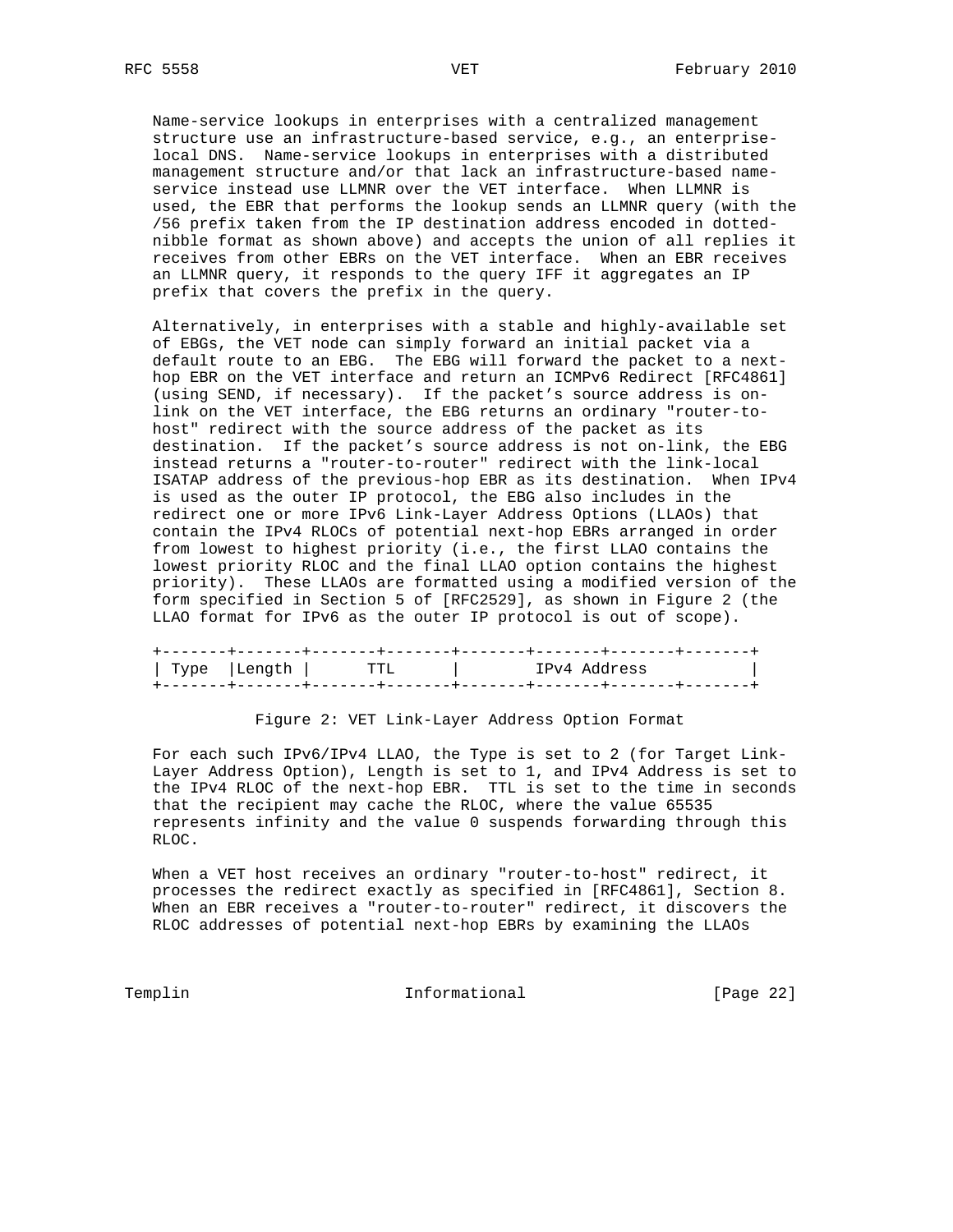included in the redirect. The EBR then installs a FIB entry that contains the /56 prefix of the destination address encoded in the redirect and the list of RLOCs of potential next-hop EBRs. The EBR then enables the FIB entry for forwarding to next-hop EBRs but DOES NOT enable it for ingress filtering acceptance of packets from next hop EBRs (i.e., the forwarding determination is unidirectional).

 In enterprises in which spoofing is possible, after discovering potential next-hop EBRs (either through name-service lookup or ICMP redirect) the EBR must send authenticating credentials before forwarding packets via the next-hops. To do so, the EBR must send RAs over the VET interface (using SEND, if necessary) to one or more of the potential next-hop EBRs with an RLOC as the outer IP destination address. The RAs must include a Route Information Option (RIO) [RFC4191] that contains the /56 PI prefix of the original packet's source address. After sending the RAs, the EBR can either enable the new FIB entry for forwarding immediately or delay until it receives an explicit acknowledgement that a next-hop EBR received the RA (e.g., using the SEAL explicit acknowledgement mechanism -- see Section 5.7).

 When a next-hop EBR receives the RA, it authenticates the message then it performs a name-service lookup on the prefix in the RIO if further authenticating evidence is required. If the name service returns resource records that are consistent with the inner and outer IP addresses of the RA, the next-hop EBR then installs the prefix in the RIO in its FIB and enables the FIB entry for ingress filtering but DOES NOT enable it for forwarding purposes. After an EBR sends initial RAs following a redirect, it should send periodic RAs to refresh the next-hop EBR's ingress filter prefix lifetimes as long as traffic is flowing.

 EBRs retain the FIB entries created as a result of an ICMP redirect until all RLOC TTLs expire, or until no hints of forward progress through any of the associated RLOCs are received. In this way, RLOC liveness detection exactly parallels IPv6 Neighbor Unreachability Detection ([RFC4861], Section 3).

5.5. IPv4 Router Discovery and Prefix Registration

 When IPv4 is used as the inner IP protocol, router discovery and prefix registration exactly parallel the mechanisms specified for IPv6 in Section 5.4. To support this, modifications to the ICMPv4 Router Advertisement [RFC1256] function to include SEND constructs and modifications to the ICMPv4 Redirect [RFC0792] function to support router-to-router redirects will be specified in a future

Templin **Informational** Informational [Page 23]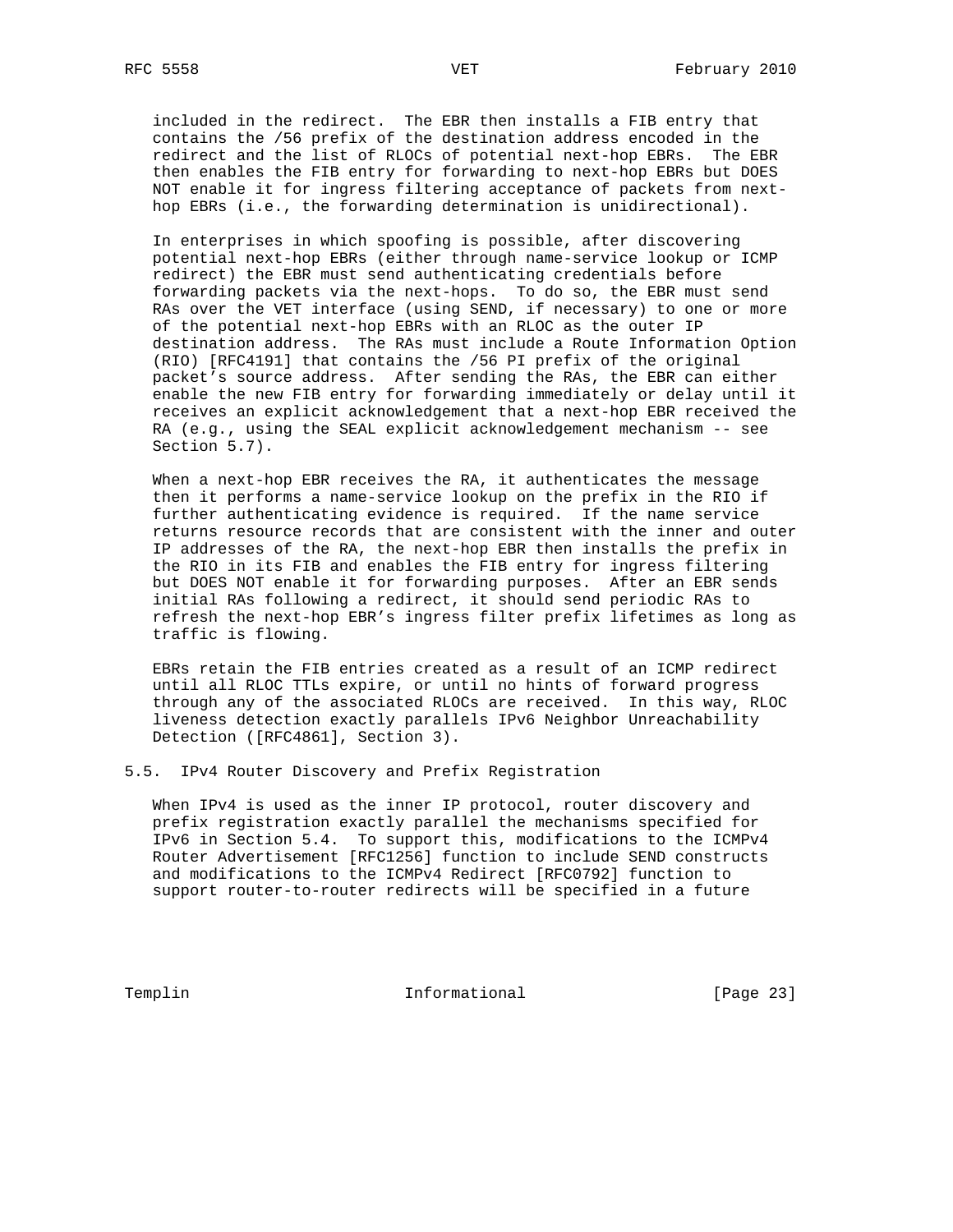document. Additionally, publications for IPv4 prefixes will be in dotted-nibble format in the 'ip4.isatap.example.com' domain. For example, the IPv4 prefix 192.0.2/24 would be represented as:

'2.0.0.0.0.c.ip4.isatap.example.com'

# 5.6. VET Encapsulation

 VET nodes forward packets by consulting the FIB to determine a specific EBR/EBG as the next-hop router on a VET interface. When multiple next-hop routers are available, VET nodes can use default router preferences, routing protocol information, traffic engineering configurations, etc. to select the best exit router. When there is no FIB information other than "default" available, VET nodes can discover the next-hop EBR/EBG through the mechanisms specified in Section 5.4 and Section 5.5.

 VET interfaces encapsulate inner IP packets in any mid-layer headers followed by an outer IP header according to the specific encapsulation type (e.g., [RFC4301], [RFC5214], [RFC5320], etc.); they next submit the encapsulated packet to the outer IP forwarding engine for transmission on an underlying interface.

 For forwarding to next-hop addresses over VET interfaces that use IPv6-in-IPv4 encapsulation, VET nodes determine the outer destination address (i.e., the IPv4 RLOC of the next-hop EBR) through static extraction of the IPv4 address embedded in the next-hop ISATAP address. For other IP-in-IP encapsulations, determination of the outer destination address is through administrative configuration or through an unspecified alternate method. When there are multiple candidate destination RLOCs available, the VET node should only select an RLOC for which there is current forwarding information in the outer IP protocol FIB.

# 5.7. SEAL Encapsulation

 VET nodes should use SEAL encapsulation [RFC5320] over VET interfaces to accommodate path MTU diversity, to defeat source address spoofing, and to monitor next-hop EBR reachability. SEAL encapsulation maintains a unidirectional and monotonically incrementing per-packet identification value known as the 'SEAL\_ID'. When a VET node that uses SEAL encapsulation sends a SEND-protected Router Advertisement (RA) or Router Solicitation (RS) message to another VET node, both nodes cache the new SEAL\_ID as per-tunnel state used for maintaining a window of unacknowledged SEAL\_IDs.

Templin **Informational Informational** [Page 24]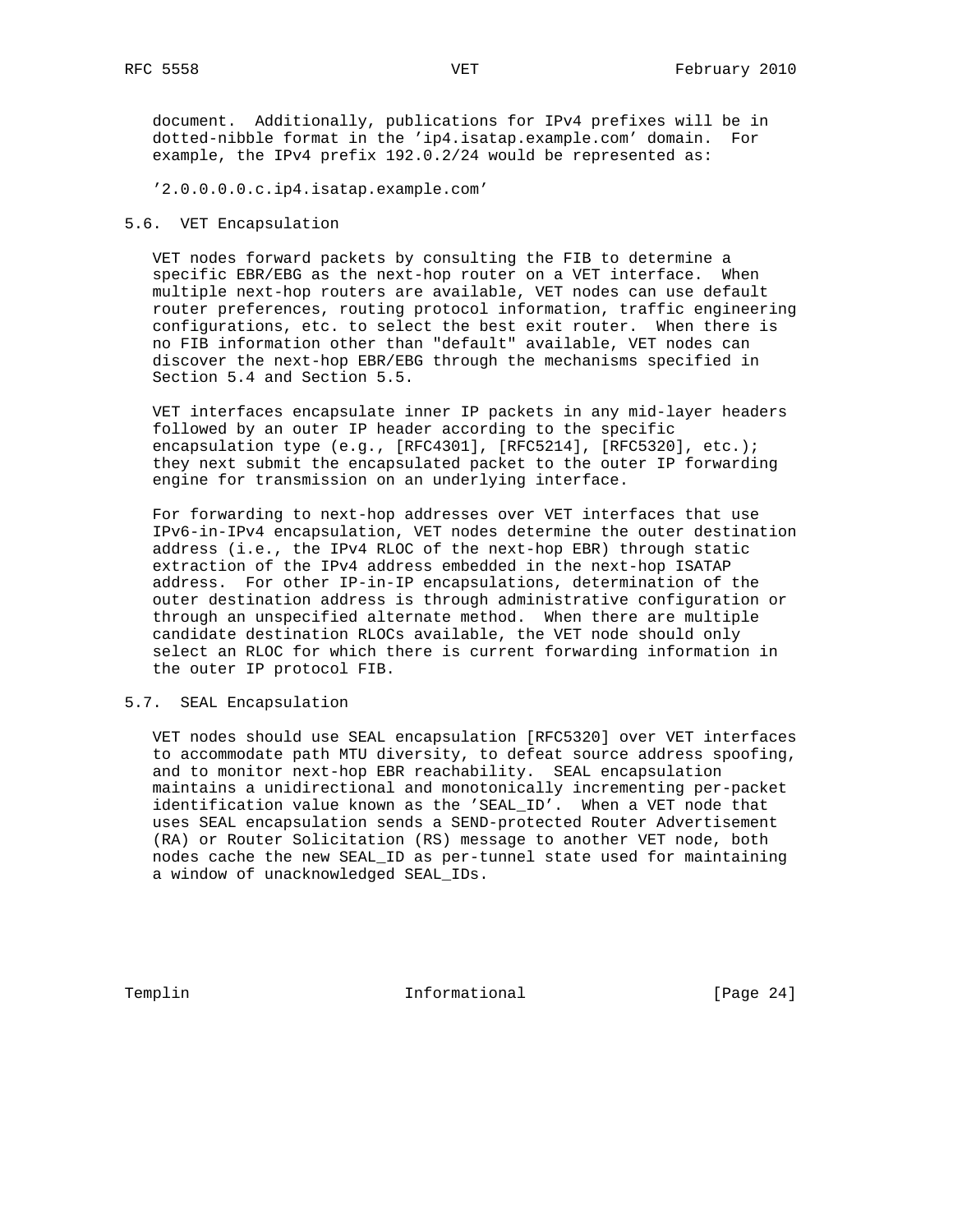In terms of security, when a VET node receives an ICMP message, it can confirm that the packet-in-error within the ICMP message corresponds to one of its recently sent packets by examining the SEAL\_ID along with source and destination addresses, etc. Additionally, a next-hop EBR can track the SEAL\_ID in packets received from EBRs for which there is an ingress filter entry and discard packets that have SEAL\_ID values outside of the current window.

 In terms of next-hop reachability, an EBR can set the SEAL "Acknowledgement Requested" bit in messages to receive confirmation that a next-hop EBR is reachable. Setting the "Acknowledgement Requested" bit is also used as the method for maintaining the window of outstanding SEAL\_IDs.

### 5.8. Generating Errors

 When an EBR receives an IPv6 packet over a VET interface and there is no matching ingress filter entry, it drops the packet and returns an ICMPv6 [RFC4443] "Destination Unreachable; Source address failed ingress/egress policy" message to the previous-hop EBR subject to rate limiting.

 When an EBR receives an IPv6 packet over a VET interface, and there is no longest-prefix-match FIB entry for the destination, it returns an ICMPv6 "Destination Unreachable; No route to destination" message to the previous hop EBR subject to rate limiting.

 When an EBR receives an IPv6 packet over a VET interface and the longest-prefix-match FIB entry for the destination is via a next-hop configured over the same VET interface the packet arrived on, the EBR forwards the packet, then (if the FIB prefix is longer than ::/0) sends a router-to-router ICMPv6 Redirect message (using SEND, if necessary) to the previous-hop EBR as specified in Section 5.4.4.

 Generation of other ICMP messages [RFC0792] [RFC4443] is the same as for any IP interface.

### 5.9. Processing Errors

 When an EBR receives an ICMPv6 "Destination Unreachable; Source address failed ingress/egress policy" message from a next-hop EBR, and there is a longest-prefix-match FIB entry for the original packet's destination that is more specific than ::/0, the EBR discards the message and marks the FIB entry for the destination as "forwarding suspended" for the RLOC taken from the source address of the ICMPv6 message. The EBR should then allow subsequent packets to flow through different RLOCs associated with the FIB entry until it

Templin **Informational** Informational [Page 25]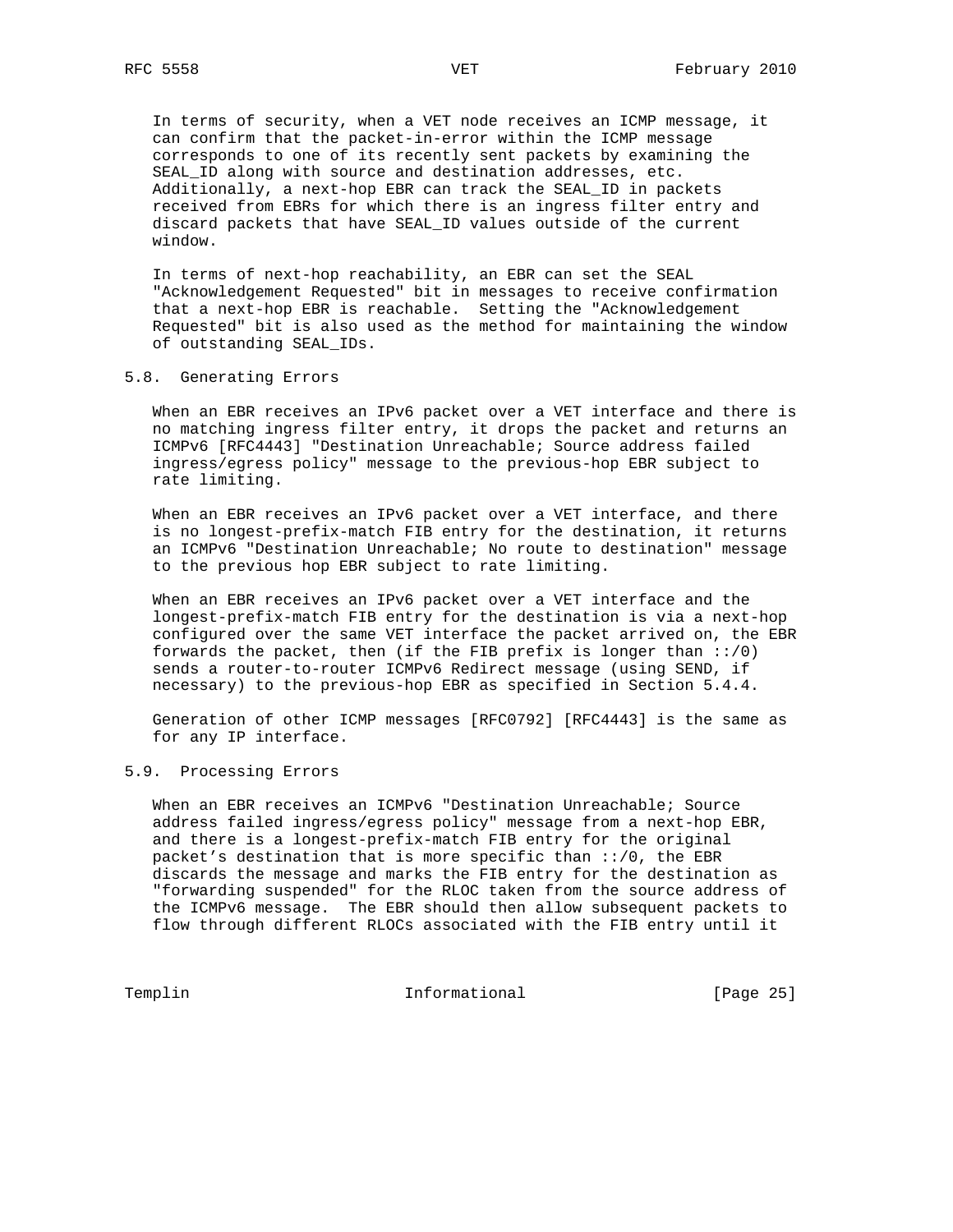forwards a new RA to the suspended RLOC. If the EBR receives excessive ICMPv6 ingress/egress policy errors through multiple RLOCs associated with the same FIB entry, it should delete the FIB entry and allow subsequent packets to flow through an EBG if supported in the specific enterprise scenario.

 When a VET node receives an ICMPv6 "Destination Unreachable; No route to destination" message from a next-hop EBR, it forwards the ICMPv6 message to the source of the original packet as normal. If the EBR has longest-prefix-match FIB entry for the original packet's destination that is more specific than ::/0, the EBR also deletes the FIB entry.

 When an EBR receives an authentic ICMPv6 Redirect, it processes the packet as specified in Section 5.4.4.

 When an EBG receives new mapping information for a specific destination prefix, it can propagate the update to other EBRs/EBGs by sending an ICMPv6 redirect message to the 'All Routers' link-local multicast address with an LLAO with the TTL for the unreachable LLAO set to zero, and with a NULL packet in error.

 Additionally, a VET node may receive ICMP "Destination Unreachable; net / host unreachable" messages from an ER indicating that the path to a VET neighbor may be failing. The VET node should first check, e.g., the SEAL\_ID, IPsec sequence number, source address of the original packet if available, etc. to obtain reasonable assurance that the ICMP message is authentic, then should mark the longest prefix-match FIB entry for the destination as "forwarding suspended" for the RLOC destination address of the ICMP packet-in-error. If the VET node receives excessive ICMP unreachable errors through multiple RLOCs associated with the same FIB entry, it should delete the FIB entry and allow subsequent packets to flow through a different route.

5.10. Mobility and Multihoming Considerations

 EBRs that travel between distinct enterprise networks must either abandon their PA prefixes that are relative to the "old" enterprise and obtain new ones relative to the "new" enterprise or somehow coordinate with a "home" enterprise to retain ownership of the prefixes. In the first instance, the EBR would be required to coordinate a network renumbering event using the new PA prefixes [RFC4192]. In the second instance, an ancillary mobility management mechanism must be used.

 EBRs can retain their PI prefixes as they travel between distinct enterprise networks as long as they register the prefixes with new EBGs and (preferably) withdraw the prefixes from old EBGs prior to

Templin **Informational** Informational [Page 26]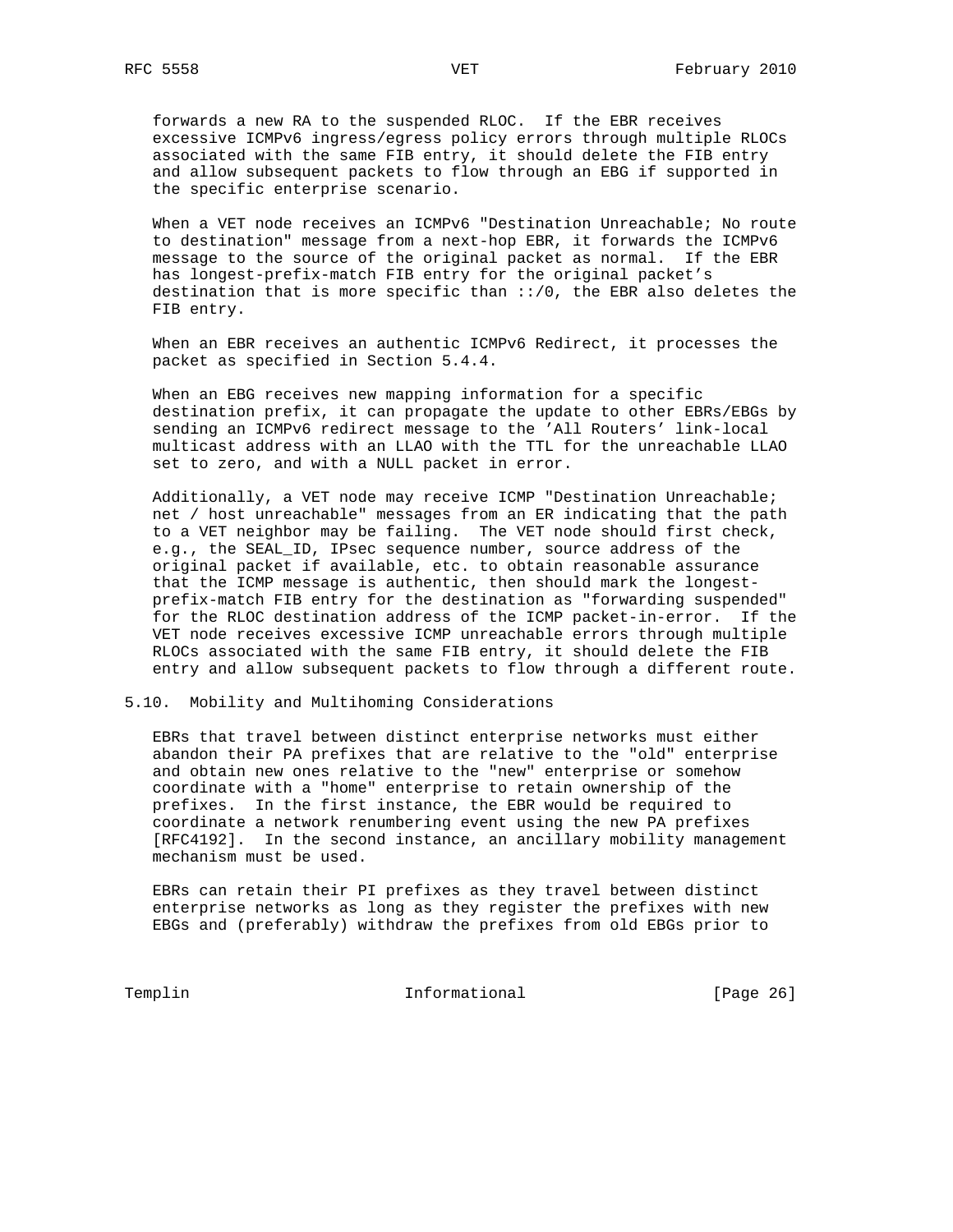departure. Prefix registration with new EBGs is coordinated exactly as specified in Section 5.4.3; prefix withdrawal from old EBGs is simply through re-announcing the PI prefixes with zero lifetimes.

 Since EBRs can move about independently of one another, stale FIB entry state may be left in VET nodes when a neighboring EBR departs. Additionally, EBRs can lose state for various reasons, e.g., power failure, machine reboot, etc. For this reason, EBRs are advised to set relatively short PI prefix lifetimes in RIO options, and to send additional RAs to refresh lifetimes before they expire. (EBRs should place conservative limits on the RAs they send to reduce congestion, however.)

 EBRs may register their PI prefixes with multiple EBGs for multihoming purposes. EBRs should only forward packets via EBGs with which it has registered its PI prefixes, since other EBGs may drop the packets and return ICMPv6 "Destination Unreachable; Source address failed ingress/egress policy" messages.

 EBRs can also act as delegating routers to sub-delegate portions of their PI prefixes to requesting routers on their enterprise-edge interfaces and on VET interfaces for which they are configured as EBGs. In this sense, the sub-delegations of an EBR's PI prefixes become the PA prefixes for downstream-dependent nodes. Downstream dependent nodes that travel with a mobile provider EBR can continue to use addresses configured from PA prefixes; downstream-dependent nodes that move away from their provider EBR must perform address/ prefix renumbering when they associate with a new provider.

 The EBGs of a multihomed enterprise should participate in a private inner IP routing protocol instance between themselves (possibly over an alternate topology) to accommodate enterprise partitions/merges as well as intra-enterprise mobility events. These peer EBGs should accept packets from one another without respect to the destination (i.e., ingress filtering is based on the peering relationship rather than a prefix-specific ingress filter entry).

# 5.11. Multicast

 In multicast-capable deployments, ERs provide an enterprise-wide multicasting service (e.g., Simplified Multicast Forwarding (SMF) [MANET-SMF], Protocol Independent Multicast (PIM) routing, Distance Vector Multicast Routing Protocol (DVMRP) routing, etc.) over their enterprise-interior interfaces such that outer IP multicast messages of site-scope or greater scope will be propagated across the enterprise. For such deployments, VET nodes can also provide an inner IP multicast/broadcast capability over their VET interfaces through mapping of the inner IP multicast address space to the outer

Templin **Informational** Informational [Page 27]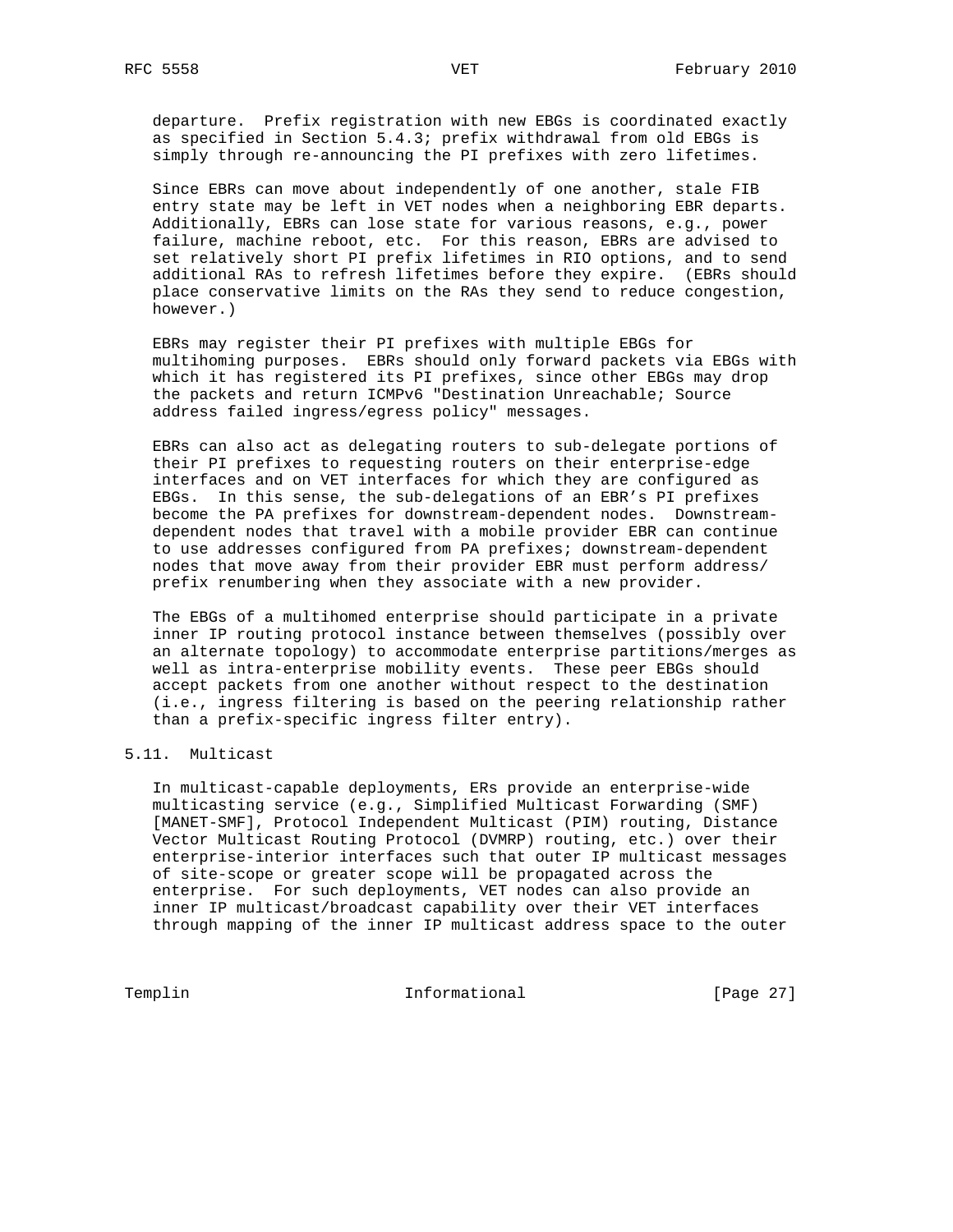IP multicast address space. In that case, operation of link-scoped (or greater scoped) inner IP multicasting services (e.g., a link scoped neighbor discovery protocol) over the VET interface is available, but link-scoped services should be used sparingly to minimize enterprise-wide flooding.

 VET nodes encapsulate inner IP multicast messages sent over the VET interface in any mid-layer headers (e.g., IPsec, SEAL, etc.) plus an outer IP header with a site-scoped outer IP multicast address as the destination. For the case of IPv6 and IPv4 as the inner/outer protocols (respectively), [RFC2529] provides mappings from the IPv6 multicast address space to a site-scoped IPv4 multicast address space (for other IP-in-IP encapsulations, mappings are established through administrative configuration or through an unspecified alternate static mapping).

 Multicast mapping for inner IP multicast groups over outer IP multicast groups can be accommodated, e.g., through VET interface snooping of inner multicast group membership and routing protocol control messages. To support inner-to-outer IP multicast mapping, the VET interface acts as a virtual outer IP multicast host connected to its underlying interfaces. When the VET interface detects that an inner IP multicast group joins or leaves, it forwards corresponding outer IP multicast group membership reports on an underlying interface over which the VET interface is configured. If the VET node is configured as an outer IP multicast router on the underlying interfaces, the VET interface forwards locally looped-back group membership reports to the outer IP multicast routing process. If the VET node is configured as a simple outer IP multicast host, the VET interface instead forwards actual group membership reports (e.g., IGMP messages) directly over an underlying interface.

 Since inner IP multicast groups are mapped to site-scoped outer IP multicast groups, the VET node must ensure that the site-scope outer IP multicast messages received on the underlying interfaces for one VET interface do not "leak out" to the underlying interfaces of another VET interface. This is accommodated through normal site scoped outer IP multicast group filtering at enterprise boundaries.

# 5.12. Service Discovery

 VET nodes can perform enterprise-wide service discovery using a suitable name-to-address resolution service. Examples of flooding based services include the use of LLMNR [RFC4795] over the VET

Templin 1nformational [Page 28]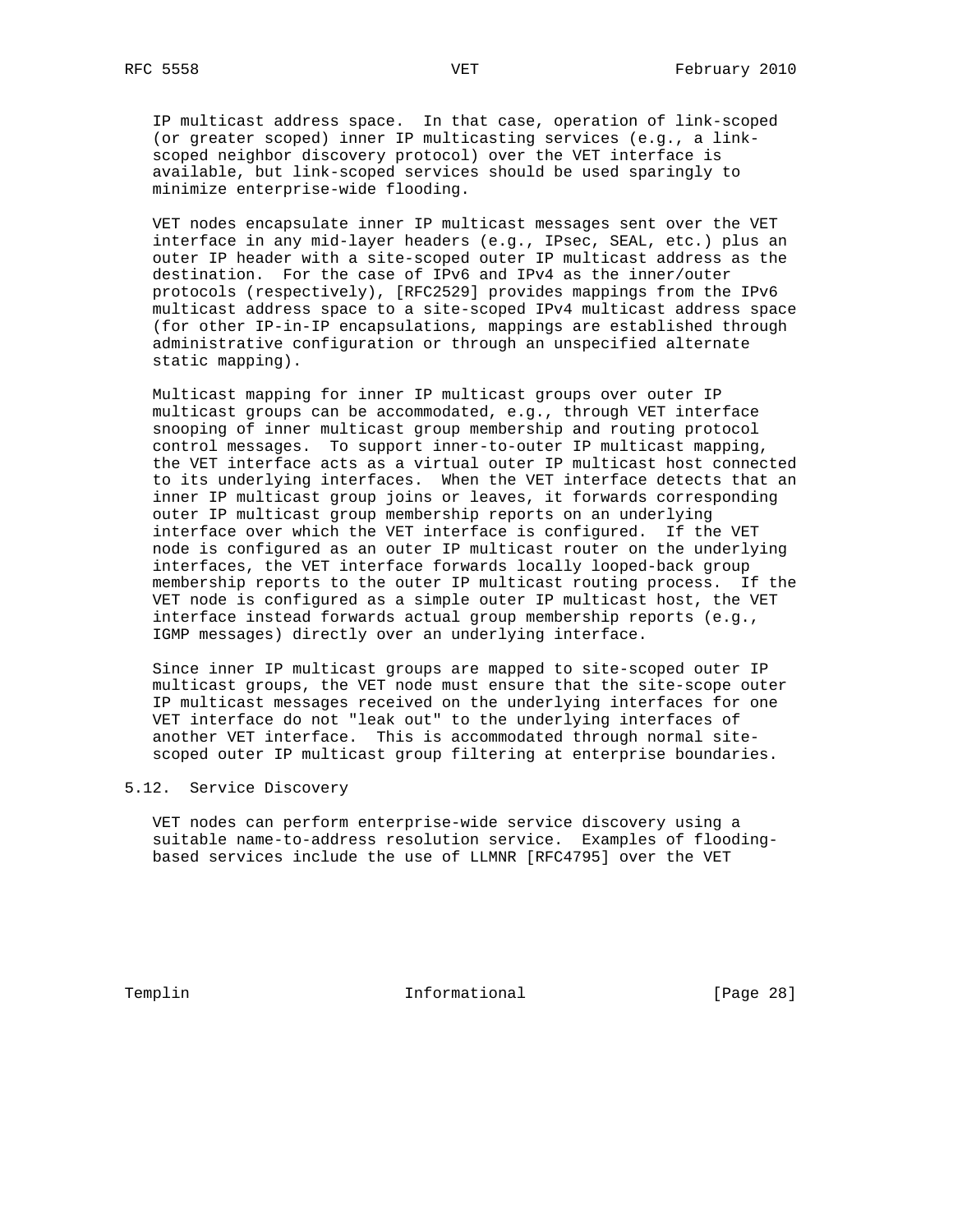interface or multicast DNS [mDNS] over an underlying interface. More scalable and efficient service discovery mechanisms are for further study.

5.13. Enterprise Partitioning

 EBGs can physically partition an enterprise by configuring multiple VET interfaces over multiple distinct sets of underlying interfaces. In that case, each partition (i.e., each VET interface) must configure its own distinct 'PRLNAME' (e.g., 'isatap.zone1.example.com', 'isatap.zone2.example.com', etc.).

 EBGs can logically partition an enterprise using a single VET interface by sending RAs with PIOs containing different IPv6 PA prefixes to group nodes into different logical partitions. EBGs can identify partitions, e.g., by examining RLOC prefixes, observing the interfaces over which RSs are received, etc. In that case, a single 'PRLNAME' can cover all partitions.

#### 5.14. EBG Prefix State Recovery

 EBGs must retain explicit state that tracks the inner IP prefixes owned by EBRs within the enterprise, e.g., so that packets are delivered to the correct EBRs and not incorrectly "leaked out" of the enterprise via a default route. For PA prefixes, the state is maintained via an EBR's DHCP prefix delegation lease renewals, while for PI prefixes the state is maintained via an EBR's periodic prefix registration RAs.

 When an EBG loses some or all of its state (e.g., due to a power failure), it must recover the state so that packets can be forwarded over correct routes. If the EBG aggregates PA prefixes from which the IP prefixes of all EBRs in the enterprise are sub-delegated, then the EBG can recover state through DHCP prefix delegation lease renewals, through bulk lease queries, or through on-demand name service lookups based due to IP packet forwarding. If the EBG serves as an anchor for PI prefixes, however, care must be taken to avoid looping while state is recovered through prefix registration RAs from EBRs. In that case, when the EBG that is recovering state forwards an IP packet for which it has no explicit route other than ::/0, it must first perform an on-demand name-service lookup to refresh state.

Templin **Informational** Informational [Page 29]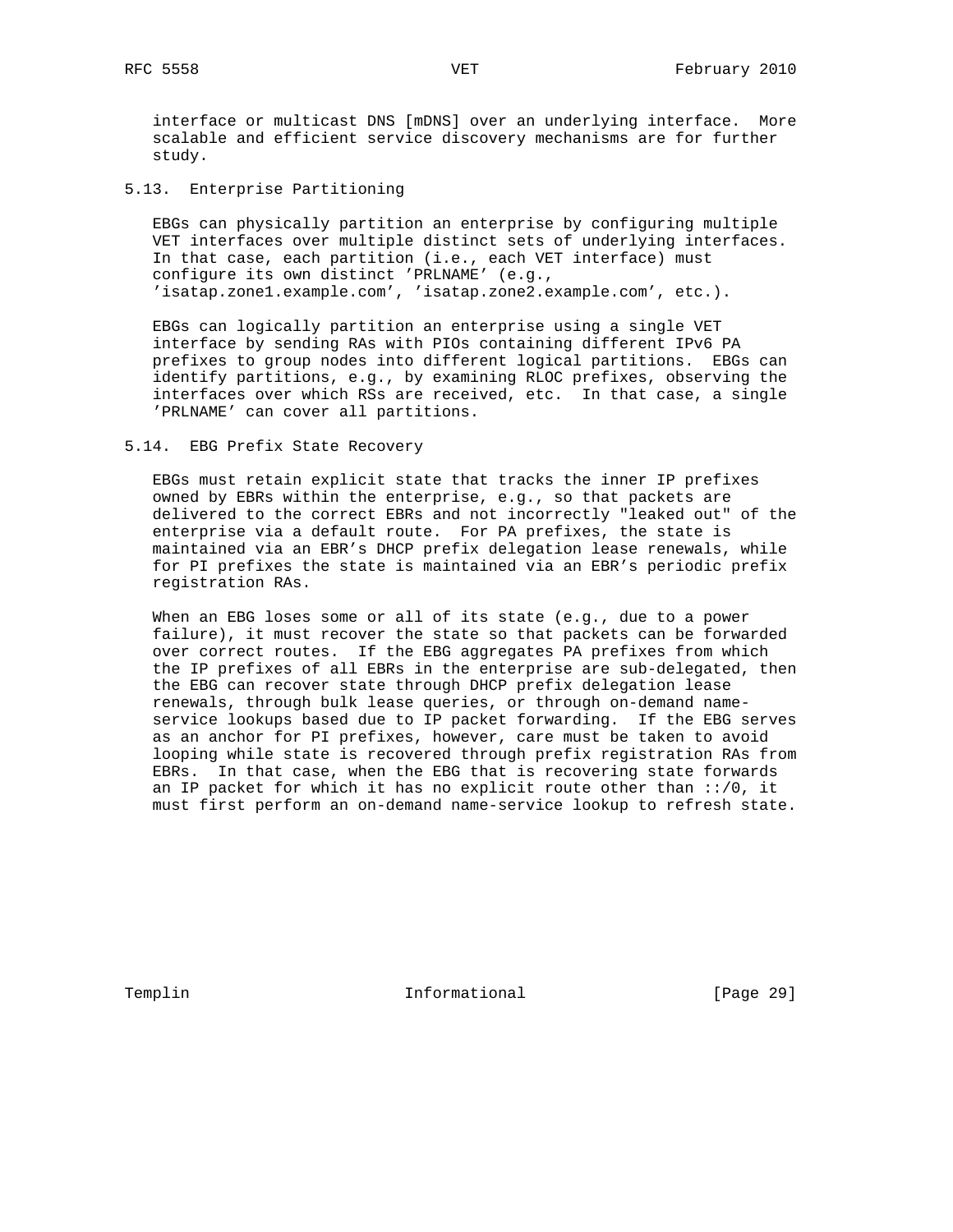# 6. Security Considerations

Security considerations for MANETs are found in [RFC2501].

 Security considerations with tunneling that apply also to VET are found in [RFC2529] [RFC5214]. In particular, VET nodes must verify that the outer IP source address of a packet received on a VET interface is correct for the inner IP source address using the procedures specified in Section 7.3 of [RFC5214] in conjunction with the ingress filtering mechanisms specified in this document.

 SEND [RFC3971], IPsec [RFC4301], and SEAL [RFC5320] provide additional securing mitigations to detect source address spoofing and bogus RA messages sent by rogue routers.

 Rogue routers can send bogus RA messages with spoofed RLOC source addresses that can consume network resources and cause EBGs to perform extra work. Nonetheless, EBGs should not "blacklist" such RLOCs, as that may result in a denial of service to the RLOCs' legitimate owners.

### 7. Related Work

 Brian Carpenter and Cyndi Jung introduced the concept of intra-site automatic tunneling in [RFC2529]; this concept was later called: "Virtual Ethernet" and investigated by Quang Nguyen under the guidance of Dr. Lixia Zhang. Subsequent works by these authors and their colleagues have motivated a number of foundational concepts on which this work is based.

 Telcordia has proposed DHCP-related solutions for MANETs through the CECOM MOSAIC program.

 The Naval Research Lab (NRL) Information Technology Division uses DHCP in their MANET research testbeds.

 Security concerns pertaining to tunneling mechanisms are discussed in [TUNNEL-SEC].

 Default router and prefix information options for DHCPv6 are discussed in [DEF-ROUTER].

 An automated IPv4 prefix delegation mechanism is proposed in [SUBNET].

 RLOC prefix delegation for enterprise-edge interfaces is discussed in [MANET-REC].

Templin **Informational** Informational [Page 30]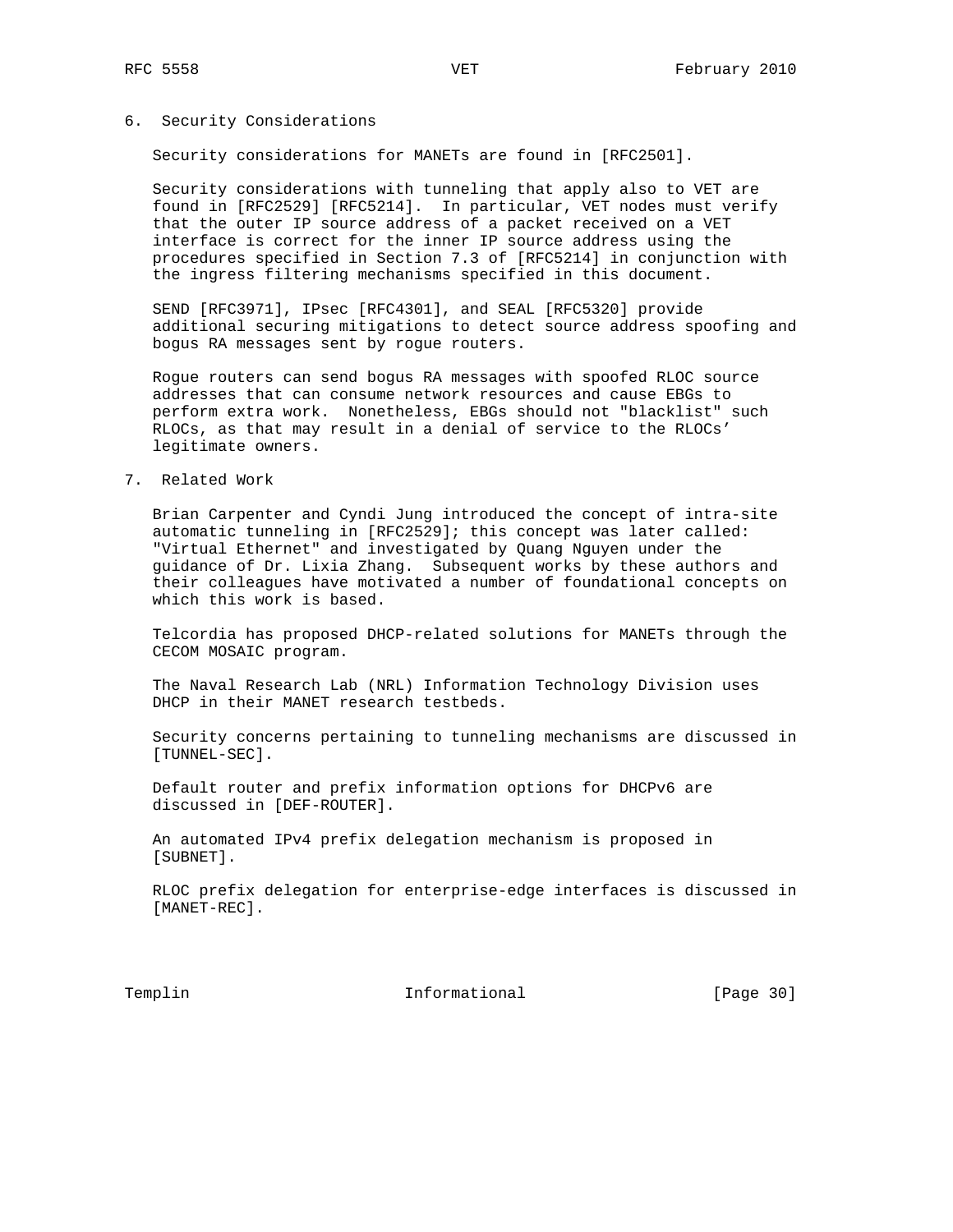MANET link types are discussed in [LINKTYPE].

Various proposals within the IETF have suggested similar mechanisms.

8. Acknowledgements

 The following individuals gave direct and/or indirect input that was essential to the work: Jari Arkko, Teco Boot, Emmanuel Bacelli, James Bound, Scott Brim, Brian Carpenter, Thomas Clausen, Claudiu Danilov, Ralph Droms, Dino Farinacci, Vince Fuller, Thomas Goff, Joel Halpern, Bob Hinden, Sapumal Jayatissa, Dan Jen, Darrel Lewis, Tony Li, Joe Macker, David Meyer, Thomas Narten, Pekka Nikander, Dave Oran, Alexandru Petrescu, John Spence, Jinmei Tatuya, Dave Thaler, Ole Troan, Michaela Vanderveen, Lixia Zhang, and others in the IETF AUTOCONF and MANET working groups. Many others have provided guidance over the course of many years.

9. Contributors

The following individuals have contributed to this document:

 Eric Fleischman (eric.fleischman@boeing.com) Thomas Henderson (thomas.r.henderson@boeing.com) Steven Russert (steven.w.russert@boeing.com) Seung Yi (seung.yi@boeing.com)

 Ian Chakeres (ian.chakeres@gmail.com) contributed to earlier versions of the document.

 Jim Bound's foundational work on enterprise networks provided significant guidance for this effort. We mourn his loss and honor his contributions.

- 10. References
- 10.1. Normative References
	- [RFC0791] Postel, J., "Internet Protocol", STD 5, RFC 791, September 1981.
	- [RFC0792] Postel, J., "Internet Control Message Protocol", STD 5, RFC 792, September 1981.
	- [RFC0826] Plummer, D., "Ethernet Address Resolution Protocol: Or Converting Network Protocol Addresses to 48.bit Ethernet Address for Transmission on Ethernet Hardware", STD 37, RFC 826, November 1982.

Templin 1nformational [Page 31]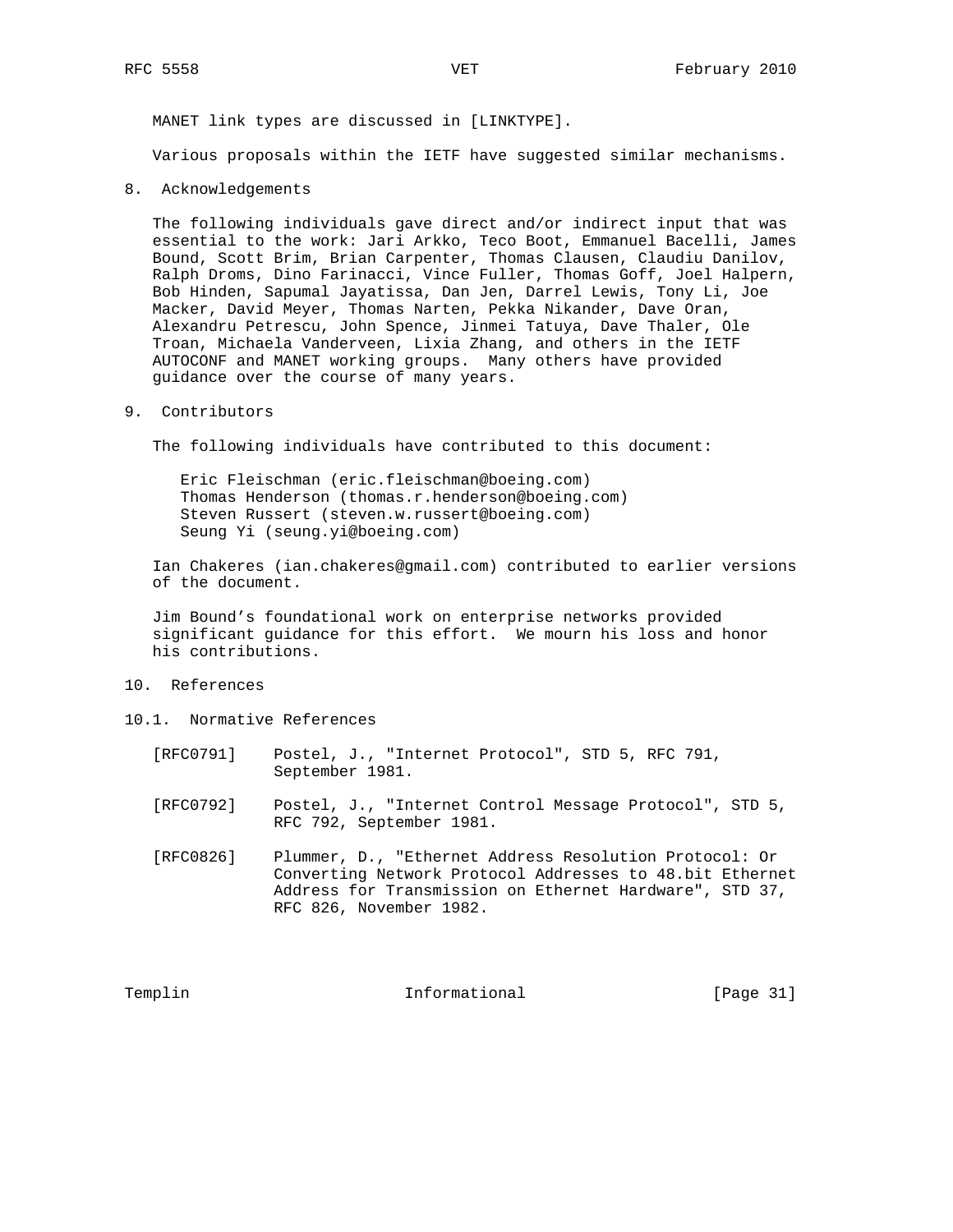- [RFC1035] Mockapetris, P., "Domain names implementation and specification", STD 13, RFC 1035, November 1987.
- [RFC2131] Droms, R., "Dynamic Host Configuration Protocol", RFC 2131, March 1997.
- [RFC2460] Deering, S. and R. Hinden, "Internet Protocol, Version 6 (IPv6) Specification", RFC 2460, December 1998.
- [RFC3007] Wellington, B., "Secure Domain Name System (DNS) Dynamic Update", RFC 3007, November 2000.
- [RFC3315] Droms, R., Ed., Bound, J., Volz, B., Lemon, T., Perkins, C., and M. Carney, "Dynamic Host Configuration Protocol for IPv6 (DHCPv6)", RFC 3315, July 2003.
- [RFC3596] Thomson, S., Huitema, C., Ksinant, V., and M. Souissi, "DNS Extensions to Support IP Version 6", RFC 3596, October 2003.
- [RFC3633] Troan, O. and R. Droms, "IPv6 Prefix Options for Dynamic Host Configuration Protocol (DHCP) version 6", RFC 3633, December 2003.
- [RFC3971] Arkko, J., Ed., Kempf, J., Zill, B., and P. Nikander, "SEcure Neighbor Discovery (SEND)", RFC 3971, March 2005.
- [RFC3972] Aura, T., "Cryptographically Generated Addresses (CGA)", RFC 3972, March 2005.
- [RFC4191] Draves, R. and D. Thaler, "Default Router Preferences and More-Specific Routes", RFC 4191, November 2005.
- [RFC4291] Hinden, R. and S. Deering, "IP Version 6 Addressing Architecture", RFC 4291, February 2006.
- [RFC4443] Conta, A., Deering, S., and M. Gupta, Ed., "Internet Control Message Protocol (ICMPv6) for the Internet Protocol Version 6 (IPv6) Specification", RFC 4443, March 2006.
- [RFC4861] Narten, T., Nordmark, E., Simpson, W., and H. Soliman, "Neighbor Discovery for IP version 6 (IPv6)", RFC 4861, September 2007.
- [RFC4862] Thomson, S., Narten, T., and T. Jinmei, "IPv6 Stateless Address Autoconfiguration", RFC 4862, September 2007.

Templin 1nformational [Page 32]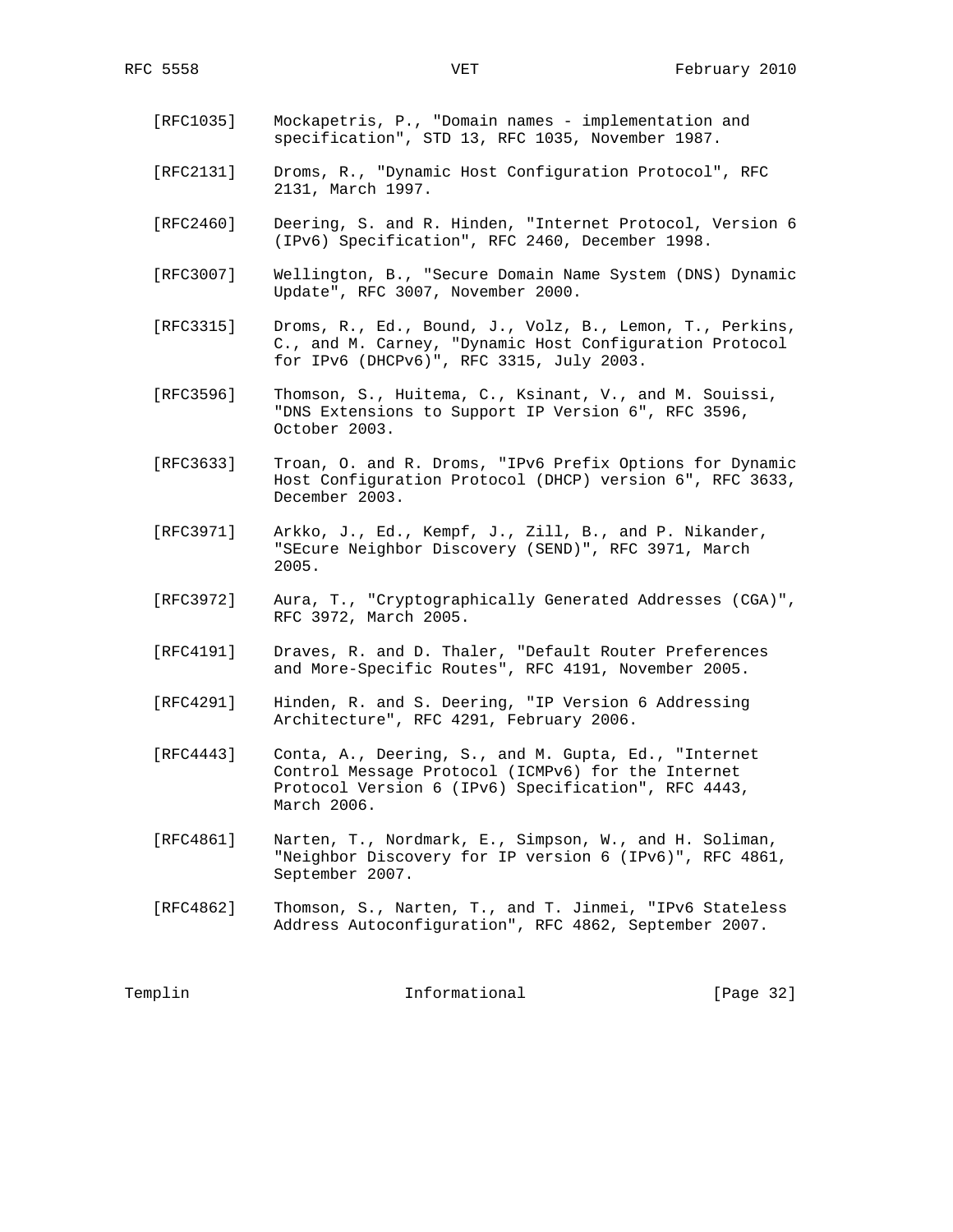- [RFC5214] Templin, F., Gleeson, T., and D. Thaler, "Intra-Site Automatic Tunnel Addressing Protocol (ISATAP)", RFC 5214, March 2008.
- 10.2. Informative References
	- [CATENET] Pouzin, L., "A Proposal for Interconnecting Packet Switching Networks", May 1974.
	- [mDNS] Cheshire, S. and M. Krochmal, "Multicast DNS", Work in Progress, September 2009.
	- [MANET-REC] Clausen, T. and U. Herberg, "MANET Router Configuration Recommendations", Work in Progress, February 2009.
	- [LINKTYPE] Clausen, T., "The MANET Link Type", Work in Progress, October 2008.
	- [DEF-ROUTER] Droms, R. and T. Narten, "Default Router and Prefix Advertisement Options for DHCPv6", Work in Progress, October 2009.
	- [SEND-PROXY] Krishnan, S., Laganier, J., and M. Bonola, "Secure Proxy ND Support for SEND", Work in progress, July 2009.
	- [SUBNET] Johnson, R., Kumarasamy, J., Kinnear, K., and M. Stapp, "Subnet Allocation Option", Work in Progress, October 2009.
	- [CENTRL-ULA] Hinden, R., Huston, G., and T. Narten, "Centrally Assigned Unique Local IPv6 Unicast Addresses", Work in Progress, June 2007.
	- [MANET-SMF] Macker, J., Ed. and SMF Design Team, "Simplified Multicast Forwarding for MANET", Work in Progress, July 2009.
	- [TUNNEL-SEC] Hoagland, J., Krishnan, S., and D. Thaler, "Security Concerns With IP Tunneling", Work in Progress, October 2008.
	- [APT] Jen, D., Meisel, M., Massey, D., Wang, L., Zhang, B., and L. Zhang, "APT: A Practical Transit Mapping Service", Work in Progress, November 2007.
	- [IEN48] Cerf, V., "The Catenet Model for Internetworking", IEN 48, July 1978.

Templin 1nformational [Page 33]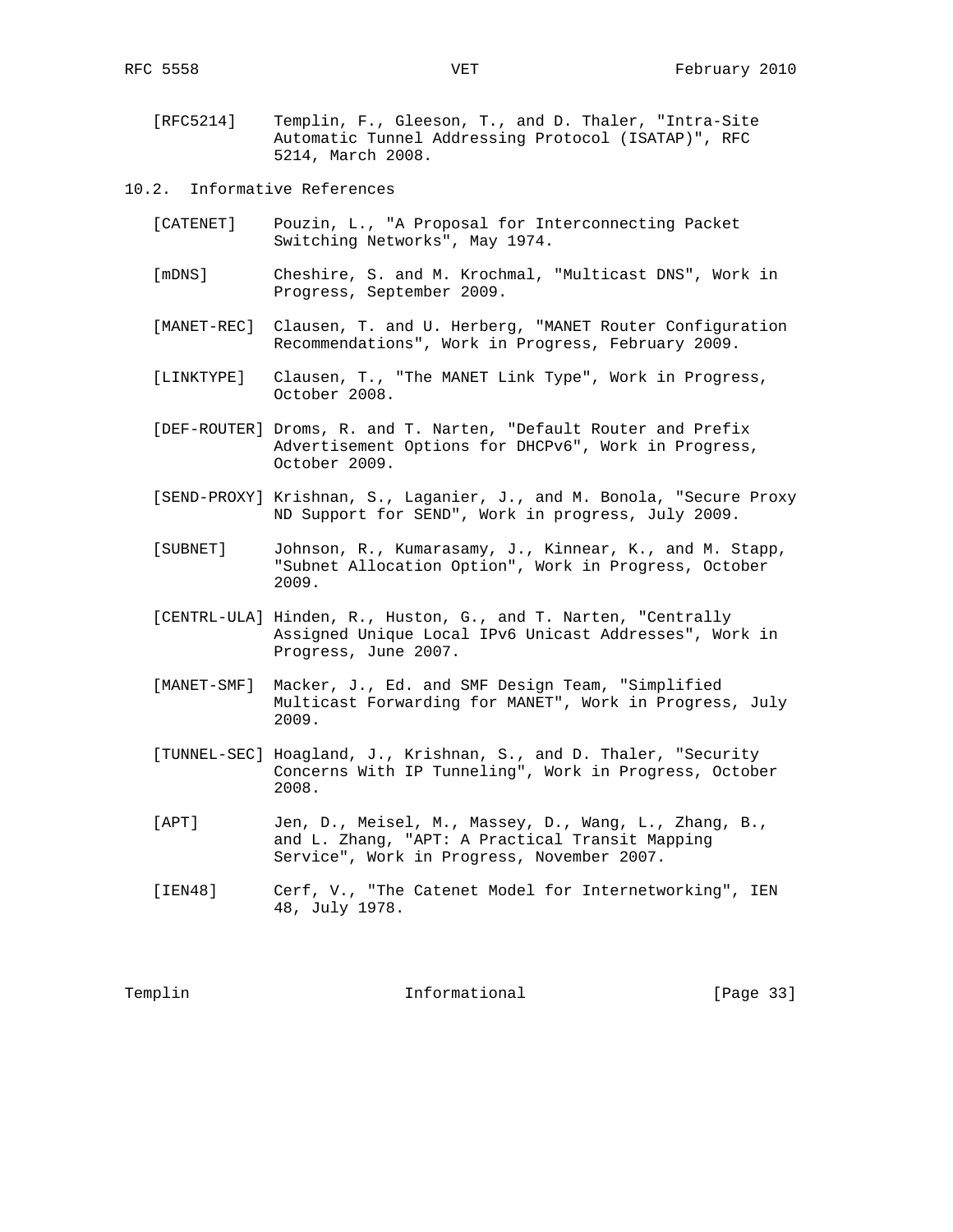- [RASADV] Microsoft, "Remote Access Server Advertisement (RASADV) Protocol Specification", October 2008.
- [RFC1122] Braden, R., Ed., "Requirements for Internet Hosts Communication Layers", STD 3, RFC 1122, October 1989.
- [RFC1256] Deering, S., Ed., "ICMP Router Discovery Messages", RFC 1256, September 1991.
- [RFC1753] Chiappa, N., "IPng Technical Requirements Of the Nimrod Routing and Addressing Architecture", RFC 1753, December 1994.
- [RFC1918] Rekhter, Y., Moskowitz, B., Karrenberg, D., de Groot, G., and E. Lear, "Address Allocation for Private Internets", BCP 5, RFC 1918, February 1996.
- [RFC1955] Hinden, R., "New Scheme for Internet Routing and Addressing (ENCAPS) for IPNG", RFC 1955, June 1996.
- [RFC2501] Corson, S. and J. Macker, "Mobile Ad hoc Networking (MANET): Routing Protocol Performance Issues and Evaluation Considerations", RFC 2501, January 1999.
- [RFC2529] Carpenter, B. and C. Jung, "Transmission of IPv6 over IPv4 Domains without Explicit Tunnels", RFC 2529, March 1999.
- [RFC2775] Carpenter, B., "Internet Transparency", RFC 2775, February 2000.
- [RFC3704] Baker, F. and P. Savola, "Ingress Filtering for Multihomed Networks", BCP 84, RFC 3704, March 2004.
- [RFC3819] Karn, P., Ed., Bormann, C., Fairhurst, G., Grossman, D., Ludwig, R., Mahdavi, J., Montenegro, G., Touch, J., and L. Wood, "Advice for Internet Subnetwork Designers", BCP 89, RFC 3819, July 2004.
- [RFC3927] Cheshire, S., Aboba, B., and E. Guttman, "Dynamic Configuration of IPv4 Link-Local Addresses", RFC 3927, May 2005.
- [RFC4192] Baker, F., Lear, E., and R. Droms, "Procedures for Renumbering an IPv6 Network without a Flag Day", RFC 4192, September 2005.

Templin 1nformational [Page 34]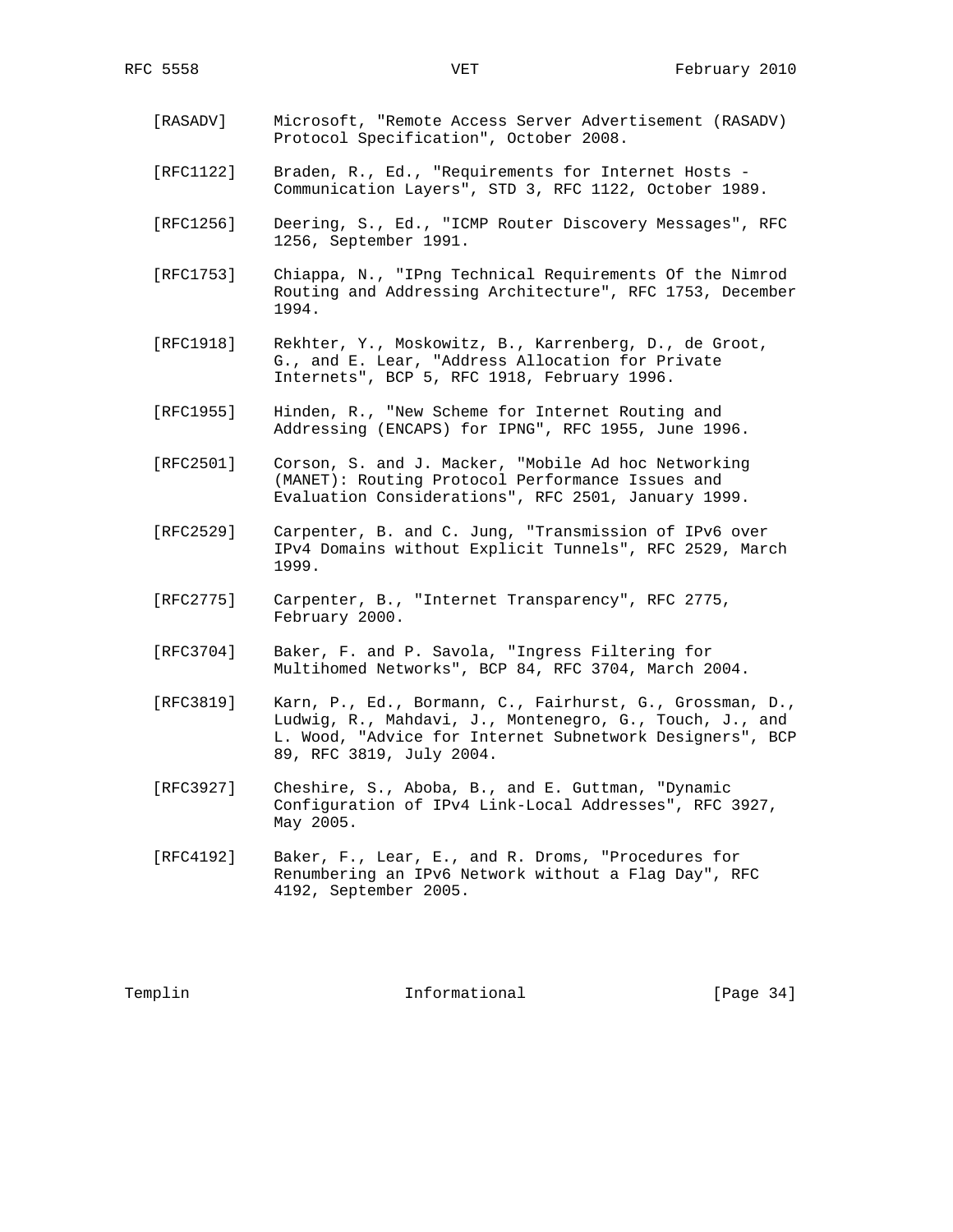- [RFC4193] Hinden, R. and B. Haberman, "Unique Local IPv6 Unicast Addresses", RFC 4193, October 2005.
- [RFC4301] Kent, S. and K. Seo, "Security Architecture for the Internet Protocol", RFC 4301, December 2005.
- [RFC4380] Huitema, C., "Teredo: Tunneling IPv6 over UDP through Network Address Translations (NATs)", RFC 4380, February 2006.
- [RFC4389] Thaler, D., Talwar, M., and C. Patel, "Neighbor Discovery Proxies (ND Proxy)", RFC 4389, April 2006.
- [RFC4795] Aboba, B., Thaler, D., and L. Esibov, "Link-Local Multicast Name Resolution (LLMNR)", RFC 4795, January 2007.
- [RFC4852] Bound, J., Pouffary, Y., Klynsma, S., Chown, T., and D. Green, "IPv6 Enterprise Network Analysis - IP Layer 3 Focus", RFC 4852, April 2007.
- [RFC4903] Thaler, D., "Multi-Link Subnet Issues", RFC 4903, June 2007.
- [RFC4941] Narten, T., Draves, R., and S. Krishnan, "Privacy Extensions for Stateless Address Autoconfiguration in IPv6", RFC 4941, September 2007.
- [RFC5320] Templin, F., "The Subnetwork Encapsulation and Adaptation Layer (SEAL)", RFC 5320, February 2010.
- [RFC5720] Templin, F., "Routing and Addressing in Networks with Global Enterprise Recursion (RANGER)", RFC 5720, February 2010.
- [RANGERS] Russert, S., Ed., Fleischman, E., Ed., and F. Templin, Ed., "RANGER Scenarios", Work in Progress, September 2009.

Templin 1nformational [Page 35]